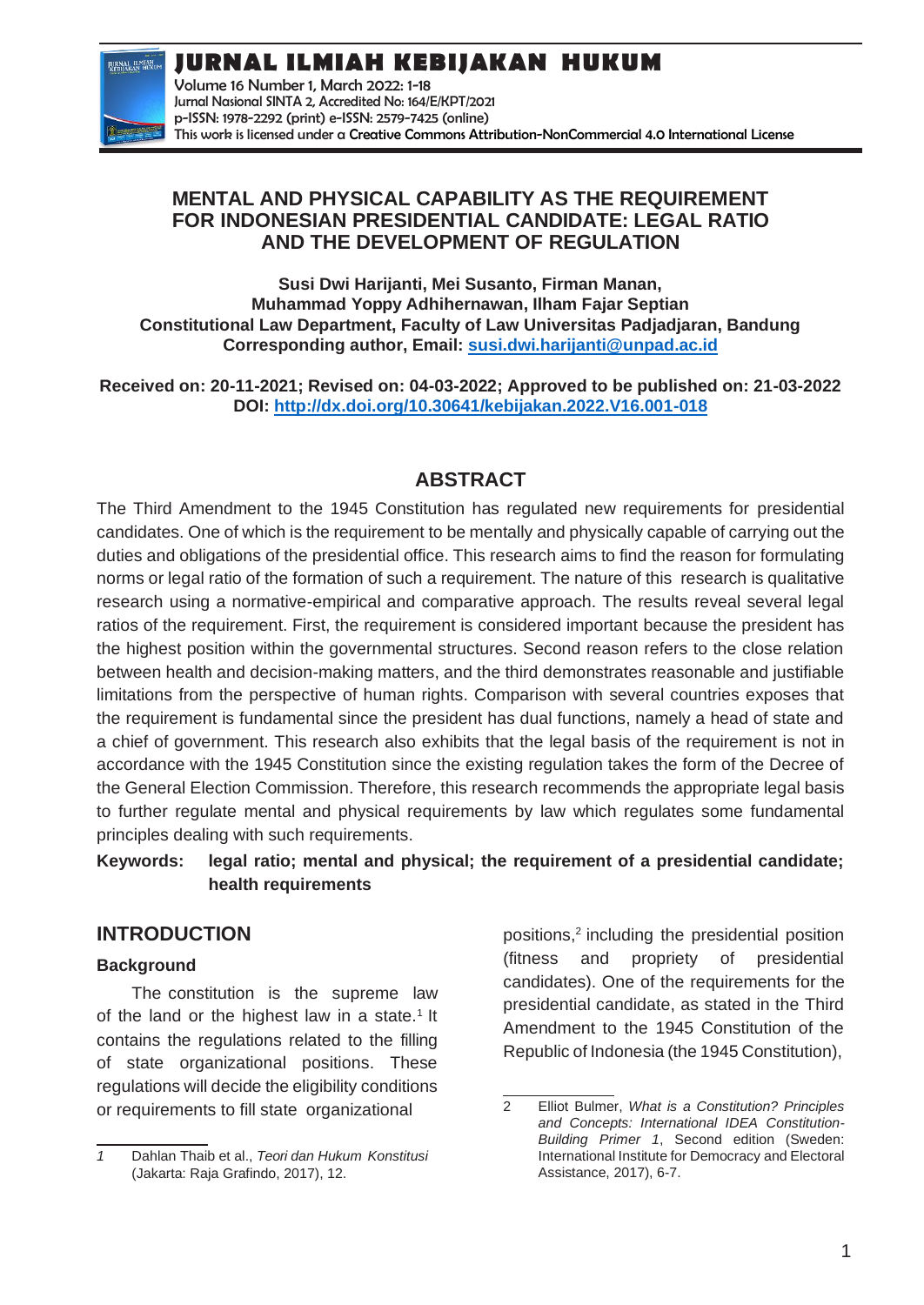is to be mentally and physically capable of executing the duties and the obligations as the president (and the vice president).

The emergence of this requirement is closely related to a political event in 2001. At that time, the fourth president of Indonesia, Abdurrahman Wahid (also known as Gus Dur), who had health problems, was impeached. One indication that confirms this can be seen from Katin Subyantoro's statement from the Indonesian Democratic Party of Struggle (also known as PDIP) fraction. In his statement, he emphasized the need to pay attention to "the current state affair related to president's health".<sup>3</sup> Katin stated his proposal statement is detailed as follow:<sup>4</sup>

> "By paying close attention to the current affair in Indonesia related to the president's wellbeing and health, we proposed additional mental and physical capabilities requirements in Article 6 for presidential candidates. This additional clause is crucial because the current reality we are facing now can be used as a valuable lesson. Therefore, with the provision of Article 6, we proposed an additional clause as follows: Article 6 Section (1), The President Candidate and the Vice President Candidate shall be (respectively) an Indonesian citizen as of his/her birth and shall have never accepted another citizenship on his/her own accord. Article 6 Section (2), The President Candidate and the Vice President Candidate shall be (respectively) mentally and physically capable

of executing the duties and the obligations as a President and Vice President."

The proposal was accepted and has become one of the requirements for the presidential candidate. Politically, the mental and physical capability clause is seen as the effort to prevent Gus Dur to run for the presidential position for the second time. This effort is shown when Gus Dur failed to be one of the presidential candidates in 2004 because of this requirement.<sup>5</sup>

Eventually, the existence of this requirement becomes questionable: is this requirement politically only made to prevent Gus Dur to run for the presidential position for the second time or does this requirement have acceptable basic rationality? This research is conducted based on those discourses. It tries to analyze the basic legal ratio of mental and physical capability requirements for the presidential candidate. The legal ratio here refers to the reasons or the considerations about why the regulation modulates a certain charge of the material, in this case, the mentally and physically capable requirement for the presidential candidate.

From the legal ratio mentioned above, this research is not merely analyzing the debate around the mental and physical capability requirements in constitutional amendment by using the political history approach. It also uses the conceptual approach, namely the concept of the president status as the highest position in the government, the concept of health, and the concept of human rights. This research also uses a comparative approach in several countries that have experienced the same issues.

Furthermore, this research analyzes the regulation development and further practice

*<sup>3</sup>* Sekretariat Jenderal dan Kepaniteraan Mahkamah Konstitusi Republik Indonesia, *Naskah Komprehensif Perubahan Undang-Undang Dasar Negara Republik Indonesia Tahun 1945, Latar Belakang, Proses, dan Hasil Pembahasan 1999-2002, Buku IV Kekuasaan Pemerintahan Negara, Jilid I* (Jakarta: Sekretariat Jenderal dan Kepaniteraan Mahkamah Konstitusi, 2010), 164. *4 Ibid.*

<sup>5</sup> Mujar Ibnu Syarif, "Syarat Kesehatan Fisik bagi Calon Presiden dalam Perspektif Politik Islam dan Politik Indonesia," *Ahkam Jurnal Ilmu Syariah* 17, No. 1 (2017): 171-198.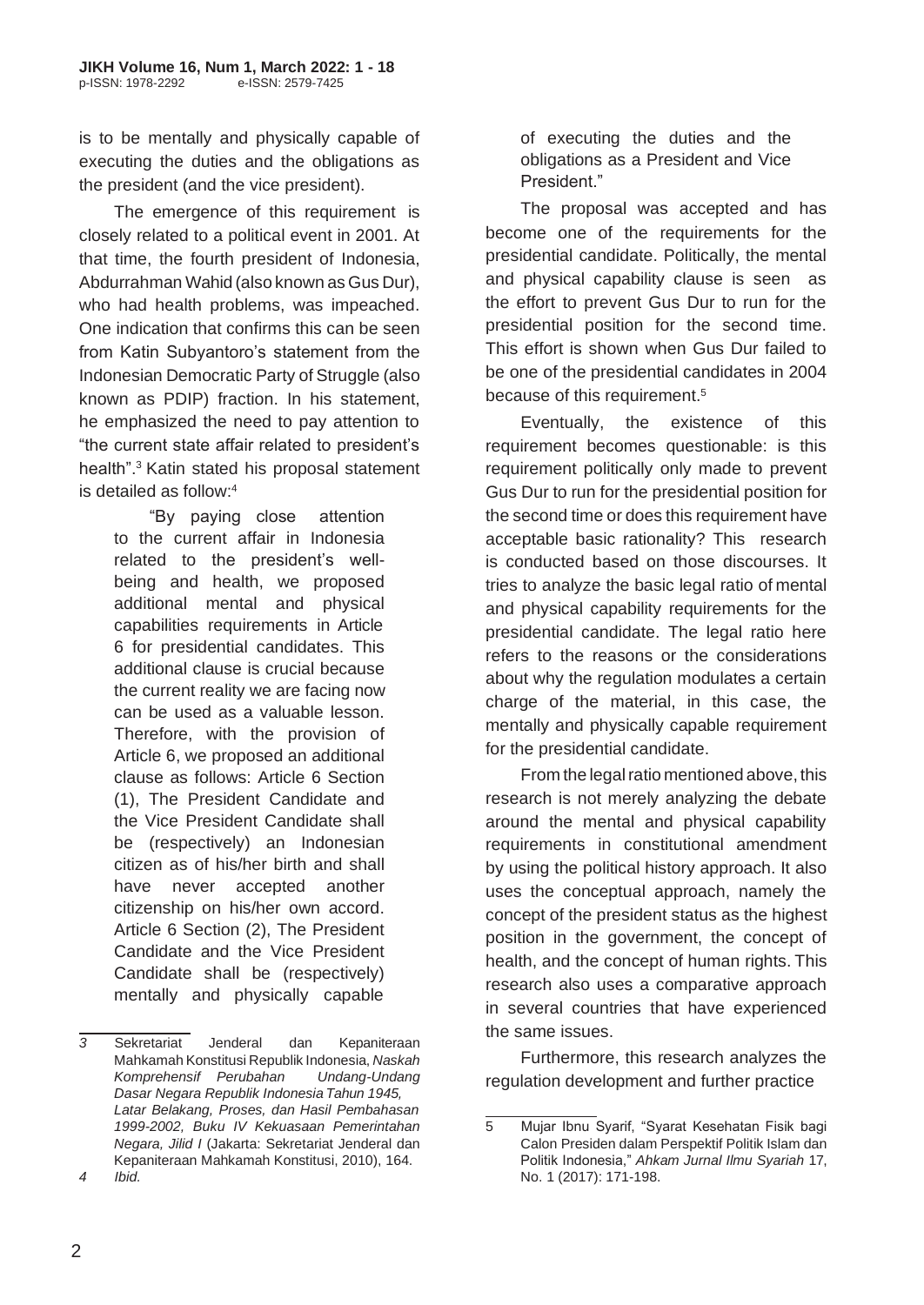from the requirement mentioned in Article 6 section (1) of the 1945 Constitution relating to the implementation of the presidential election in the reformation era. Regardingthe debate on the 1945 Constitution Amendment, several parties have stated that mental and physical capability for presidential candidacy requirements shall be regulated in detailed law since the arrangement in the constitutions is not conducted in-depth.<sup>6</sup>

The analysis of further development of the requirement mentioned above is needed to understand which regulations contain further arrangements regarding this requirement. Subsequently, this analysis is done to observe whether further arrangement from the presidential candidate's physical and mental capability requirement will undergo changes, replenishment, or decrements over time.

#### **Research Questions**

Based on the background of the study explained above, two main questions need to be answered in this research, namely:

- 1. What is the legal ratio behind the arrangement of mental and physical capability requirements for a presidential candidate in Article 6 section (1) in the 1945 Constitution?
- 2. How is the development of further regulation of the mental and physical ability requirements for presidential candidates in the various existing regulations?

### **Research Goals**

The purpose of this research is to analyze two main points, namely:

1. The legal ratio of the arrangement of mental and physical capability

requirements for a presidential candidate in Article 6 section (1) in the 1945 Constitution, and

2. The development of further regulation of the mental and physical ability requirements for presidentialcandidates.

## **RESEARCH METHODS**

### **Approach**

This research is qualitative research using a normative-empirical approach (*sociolegal research*). It covers the whole process from lawmaking to law implementation.

Moreover, this research also uses a comparative approach, particularly a micro comparative approach. According to Ratno Lukito, this approach more focuses on the substance of the law (law as a body of rules), specifically in this study regarding the health requirements of presidential candidates.<sup>7</sup>

### **The Source of the Data**

The source of the data used in this research is primary data in the form of interviews with several parties related to the implementation of mental and physical capability requirements for presidential candidates. These parties include the General Elections Commissions (KPU) and the Indonesian Medical Association (IDI).

In addition, secondary data, such as legal materials, are also used for this study. Legal materials used in this research are primary legal materials, such as constitutions, acts of laws, verdicts, etc. As for the secondary legal materials, this research uses literature, such as textbooks, symposium or seminar materials, essays, and legal journals related to this research. Lastly, for tertiary legal materials, legal dictionaries are used for the completion of this research.

<sup>6</sup> Sekretariat Jenderal dan Kepaniteraan Mahkamah Konstitusi Republik Indonesia, *Naskah Komprehensif Perubahan Undang-Undang Dasar Negara Republik Indonesia Tahun 1945, Latar Belakang, Proses, dan Hasil Pembahasan 1999- 2002, Buku IV Kekuasaan Pemerintahan Negara, Jilid I*, 182.

<sup>7</sup> Ratno Lukito, *Perbandingan Hukum: Perdebatan Teori dan Metode* (Yogyakarta: Gadjah Mada University Press, 2016), 32-33.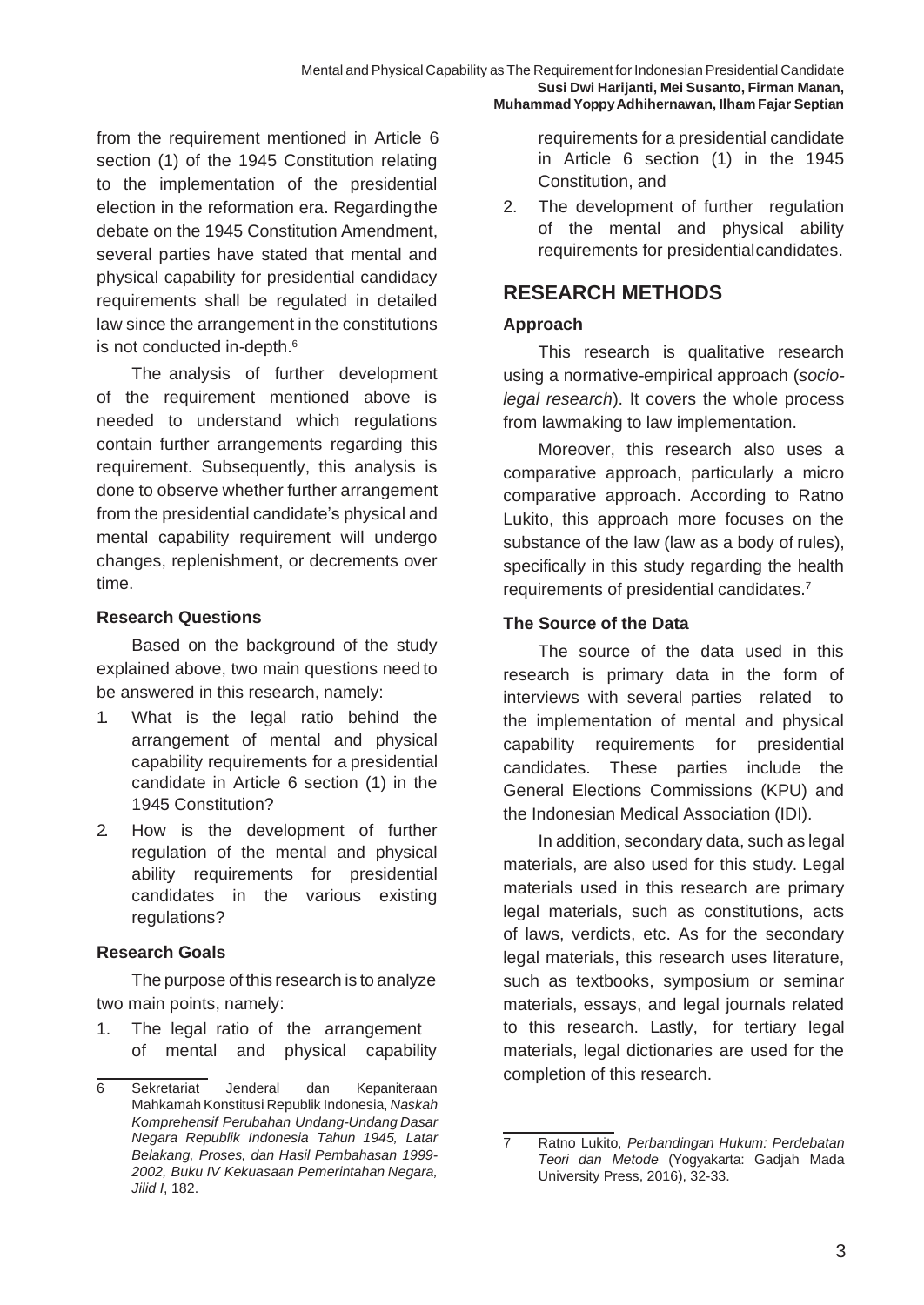#### **Data Collection Method**

The primary data collection method used in this research is interview using the structured concept. It makes the interviewer can freely ask questions to the interviewees. This interview strictly adheres to using interview protocol that guides the researcher.

The secondary data collection method used in this research is the literature review. It includes several books, journal articles, previous studies, related laws, and other literature related to the issues raised in this research.

#### **Data Analysis Technique**

The data analysis technique is conducted with the technique that supports the qualitative approach. This technique involves collecting, correcting, marking, classifying, compiling, and analyzing data.

## **DISCUSSION**

#### **The Legal ratio of Mental and Physical Capability Requirement for Presidential Candidate**

Based on the study results, there are at least 5 (five) legal ratios related to the mental and physical capability requirement for Indonesian presidential candidates.

### **1. Political History Ratio**

Basically, several provisions in a state constitution are formulated under the influence of several factors, for instance, the country's historical background<sup>8</sup> and political factors<sup>9</sup>. This also applies to the mental and physical capability requirement for Indonesia presidential candidates in Article 6 section

(1) of the 1945 Constitutions. As mentioned in the background of the study, the existence of this requirement is strongly related to Gus Dur's impeachment.

The fourth president of Indonesia was indeed a person with a disability, and he suffered from a disease (known to the public) named glaucoma. It made his left eye did not function properly.<sup>10</sup> As a result, Gus Dur repeatedly seemed to need other people's assistance to carry out his daily activities. This condition raised a debate about Gus Dur's capabilities as a president. Moreover, the debate about his capabilities was increased significantly because of Gus Dur's controversial actions, especially when he decided to issue a Presidential Decree about the dissolution of parliament (this was not normal in a state with a presidential system), which triggered his impeachment by the People's Consultative Assembly (*Majelis Permusyawaratan Rakyat* - MPR).<sup>11</sup>

In a treatise of the Amendment to the 1945 Constitution, M. Hatta Mustafa, one of the formulators from the Party of Functional Groups (*Golongan Karya* - Golkar) fraction, explicitly mentions Gus Dur's incident as the basis for his argument to support the formulation of the health requirements for a presidential candidate.<sup>12</sup>

Based on Sujit Choudhry and Mark Tushnet's opinion, the requirement of mental and physical capabilities for Indonesia presidential candidate can be interpreted as "… pacts among politically powerful actors on

<sup>8</sup> Bagir Manan, *Membedah UUD 1945,* Ed. Moh Fadli (Malang: UB Press, 2012), 6-8.

<sup>9</sup> Susi Dwi Harijanti et al., *Syarat Kepala Negara dan Kepala Pemerintahan: Pelajaran dari Konstitusi 195 Negara* (Sumedang: Unpad Press, 2020), 16.

<sup>10</sup> Leonardus Selwyn Kangsaputra, "Mengenal Glukoma, Penyakit Mata yang Menyerang Gus Dur," *Okezone,* November 24, 2019.

<sup>11</sup> Nafiysul Qodar, "23 Juli 2001: Dekrit Presiden, Perlawanan Parlemen, dan Celana Pendek Gus Dur," *Liputan 6,* Juli 27, 2019.

<sup>12</sup> Sekretariat Jenderal dan Kepaniteraan Mahkamah Konstitusi Republik Indonesia, *Naskah Komprehensif Perubahan Undang-Undang Dasar Negara Republik Indonesia Tahun 1945, Latar Belakang, Proses, dan Hasil Pembahasan 1999- 2002, Buku IV Kekuasaan Pemerintahan Negara, Jilid I.*, 184.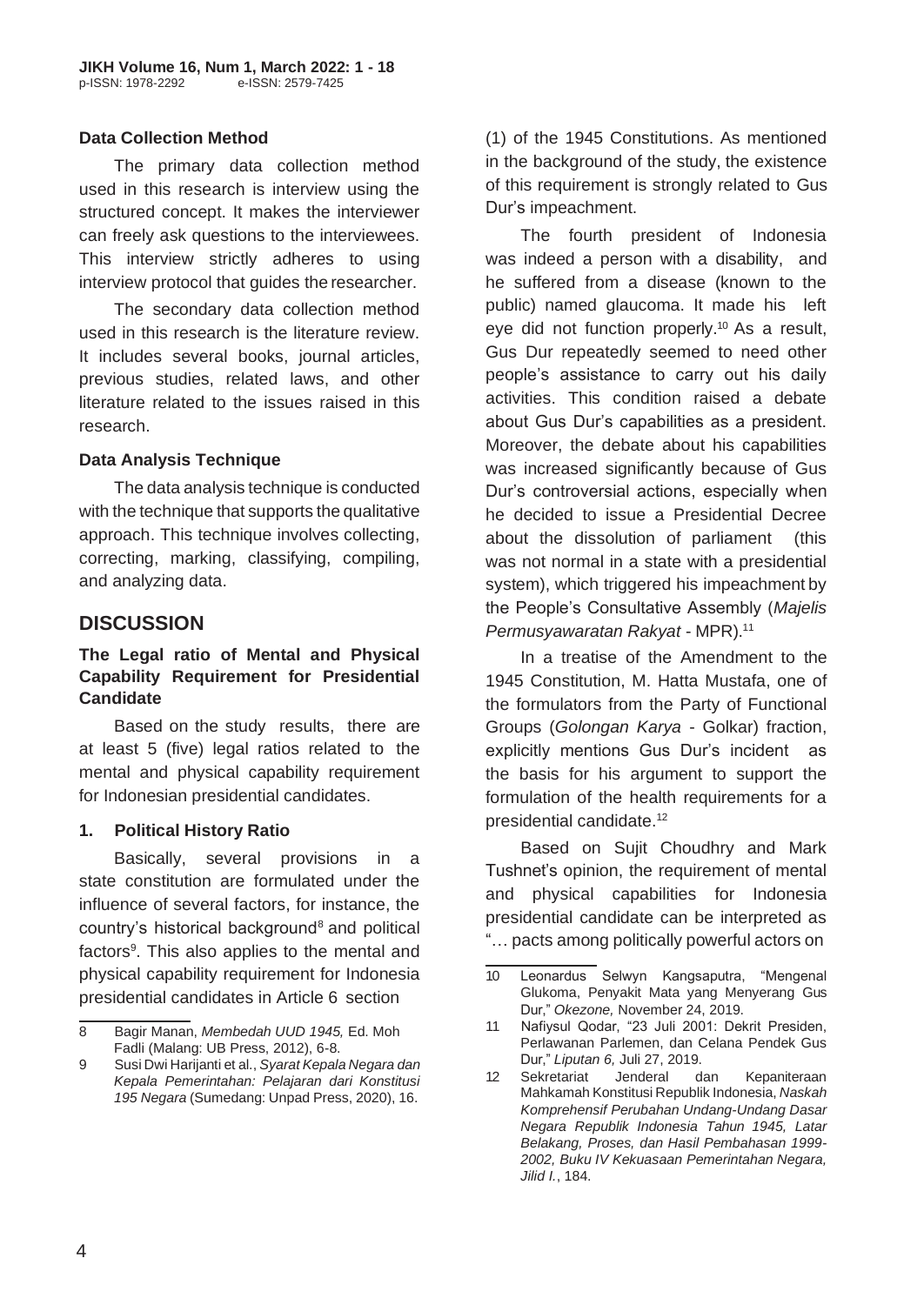how to pursue their own narrow interests within the framework of a common constitutional order".<sup>13</sup> By observing the events that happened during Gus Dur's impeachment and the debate regarding the third amendment to the 1945 Constitution, the physical and mental capability requirement basically reflects the political interests of certain groups (Gus Dur's political opponents). However, these interests are made into a constitutional order to ensure that someone who becomes a president has the ability to carry out his duties and functions optimally. The MPR, as a state organization that has the authority to amend and stipulate the constitution, later on recognizes the presidential candidate's health condition as a true necessity that needs to be implemented to fulfil the presidential function. Based on the experience of having a president with health problems and the tensions that happened between the president and the parliament, Indonesia's experience in formulating this requirement is a unique experience that becomes a moment triggering such provisions.

It contrasts with other countries that stipulate similar requirements with the assumption of the legal influence from the colonizing country. This influence happens to the British colony. They adapt and apply health requirements for the British House of Commons members as the requirement for their parliament member and the requirement for the head of state/government in their country, as in Papua New Guinea, Solomon Islands, India, Pakistan, etc. In addition, the regional practices of this health requirement happen, for example, in African countries such as Chad, the Central African Republic, etc.). Additionally, there are countries that adopt a certain constitutional model.<sup>14</sup> For

example, Marshall Island, which is the colony of the United States, adopts some points from the Westminster model of constitutional design. It includes the health requirements for the House of Commons members, which are adopted as a requirement for a presidential candidate in the Republic of the Marshall Island.<sup>15</sup>

### **2. The President Status Ratio as the Highest Position in the State Government**

President is in a very strategic position in the constitutional structure of various countries worldwide. By having a position in a presidential institution, a president has a heavy role and workload because he/she is the "conductor" of the "orchestra" of the state administration. A president is pledged to two important positions in a presidential system. They are the head of a state and the head of a government.<sup>16</sup>

In the context of Indonesia's state administration, the 1945 Constitution contains several presidents' authorities. In the 1945 Constitution, a president holds the government authority, proposes a law bill to the House of Representatives (DPR), establishes government regulations to enforce laws, holds supreme authority over the army, the navy and the air force, declares war and makes peace and treaties with other countries (with the approval of the DPR). In addition, based on the 1945 Constitution, a president has authority to declare danger

<sup>13</sup> Sujit Choudhry and Mark Tushnet, "Participatory constitution-making: Introduction," *International Journal Of Constitutional Law* 18, No. 1 (2020): 173–178.

<sup>14</sup> Henry Kwasi Prempeh, "Africa's Constitutionalism

Revival: False Start or New Dawn?" *International Journal of Constitutional Law* 5, No. 3 (2007): 473.

<sup>15</sup> C. J. Lynch, "Traditional Leadership in the Constitution of the Marshall Islands", *Working Papers Series,* Center for Asian and Pacific Studies in collaboration with the Social Science Research Institute University of Hawaii at Manoa Honolulu, Hawaii, 1984, 1.

<sup>16</sup> JimlyAsshiddiqie, *Perkembangan dan Konsolidasi Lembaga Negara Pasca Amandemen* (Jakarta, Sinar Grafika, 2010), 107-108; Jimly Asshiddiqie, *Pengantar Ilmu Hukum Tata Negara* (Depok: Rajawali Press, 2019), 323.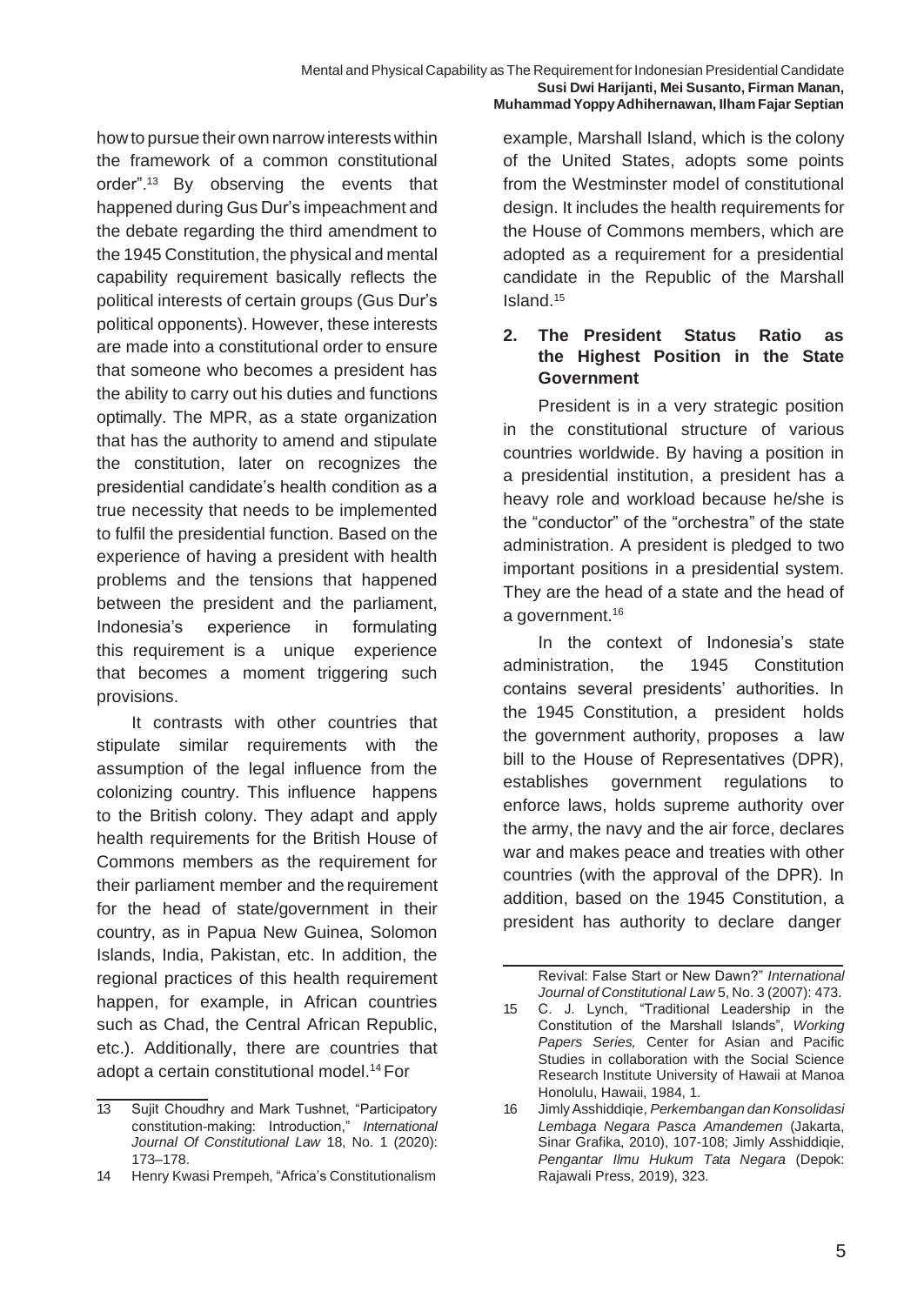status, appoint ambassadors and consuls, grant pardon and rehabilitation (taking the considerations from the Supreme Court into account), grant amnesty and abolition (taking the considerations from the House of Representatives into account), give titles, orders, and other honours as regulated by law, and make government regulations in lieu of law (Perppu). These authorities show enormous power as well as a severe burden for someone who becomes a president.

The president's authority will also be expanded in the emergency situation. As previously mentioned, the president has the power to declare war and declare danger status. Under these conditions, a president can do various kinds of actions to defend the country, even though it is against the laws.<sup>17</sup>

The authorities held by the president mentioned above make the president the most regulated position in the 1945 Constitution. However, these authorities do not include the authority given by the laws, which are considered plentiful in Indonesia. Consequently, a president needs to have sufficient mental and physical capabilities to execute all of those authorities well. By having such capabilities, the president does not harm the people for his or her subjective factors.

### **3. Health Ratio**

Ashley Weinberg argues there is relevancy between proper physical and mental (psychological) health towards the process of formulating executive policy. Weinberg uses a (certain) policymaking momentum issued by John F. Kennedy and Anthony Eden to support her conclusion. The former president of the United States of America, John F. Kennedy, decided to strike Cuba under the influence of amphetamines used to treat

Addison's disease.Another case is the former British prime minister's poor health, Anthony Eden, which contributed to the Suez crisis.<sup>18</sup>

The relationship between policymaking and someone's physical and psychological health cannot be oversimplified. However, the context of mental and physical health also cannot be ignored. Weinberg states it is important that this regulation is not used to exclude an individual because of his or her health problems, but the job itself carries highly stressful components.<sup>19</sup>

According to WHO, any form of illness, whether mental, physical, or social illness, can affect someone making decisions. Tabaszewski explains that the health disruption of a public official has an impact on the "legal security of citizens". It also becomes an obstacle to implementing the public functions that the person carries out. Based on simple logic, how can a person who has to struggle to restore his own health be reliable in managing the whole society or the citizens? Therefore, public officials must be declared healthy starting from the process of the position candidate.<sup>20</sup> Chairman of IDI (Indonesian Doctor Association), Daeng M. Faqih, said that IDI is very careful, especially in determining the leader's mental ability test. It is because if a president has a severe psychopathological disorder, it is possible for him to be cruel to his people and do various things that are unpredictable.<sup>21</sup>

<sup>17</sup> Jenny S. Martinez, "Inherent Executive Power: A Comparative Perspective," *Yale Law Journal* 115, No. 9 (2006): 2480-2511.

<sup>18</sup> Ashley Weinberg, "The mental health of politicians," *Palgrave Communications* 3, No. 17081 (2017): 1-4, https://doi.org/10.1057/palcomms.2017.81.

*<sup>19</sup> Ibid.*

<sup>20</sup> Robert Tabaszewski, "Disease as an obstacle in the exercise of public functions in international and national law", dalam Robert Tabaszewski, *From human rights to essential rights* (Józefów: Alcide De Gasperi University of Euroregional Economy in Józefów, 2017), 206-207.

<sup>21</sup> Interview with IDI Chairman, Daeng M. Faqih, 22 September 2021.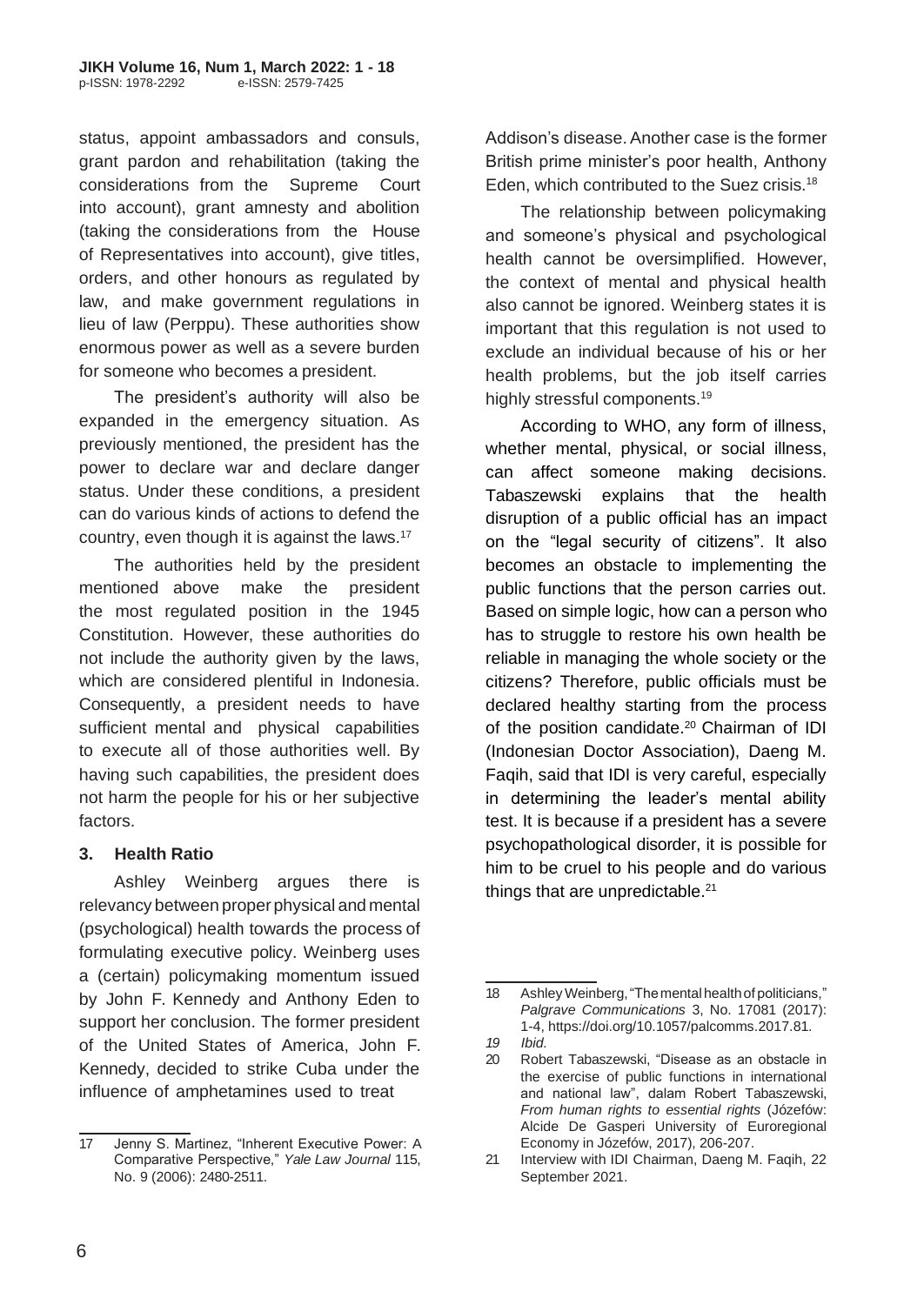### **4. Human Rights Ratio**

The issuance of health requirements for the president and vice president often clashes with the dimensions of human rights, especially the right to equality before law and government (Article 27 paragraph (2) and Article 28D paragraph (3) of the 1945 Constitution). However, it should be understood that human rights are not absolute. In the 1945 Constitution, restrictions on human rights are clearly regulated inArticle 28J paragraph (2) of the 1945 Constitution. It states that " In the exercise of his/her rights and freedom, every person shall abide by the limitations to be stipulated by the laws with the purpose of solely quaranteeing the recognition as well as respect for the rights and freedoms of the others and in order to comply with just demands in accordance with considerations for morality, religious values, security, and public order in a democratic society."

Various rights, including, in this case, passive suffrage or the right to run for public office, for example, running for president, can be limited as long as they are based on reasonable reasons and for the greater interest. For example, the reason to protect the public fromdecisions orpolicies is dangerous if someone who serves as president is mentally and physically incapable. This is confirmed by the Office of the High Commissioner for Human Rights (OHCHR) in General Comment No. 25 regarding the right to participate in public affairs, voting rights and the right of equal access to public services contained in Article 25 of the ICCPR. It is stated by OHCHR that "the established mental incapacity may be a ground for denying a person the right to vote or to hold office."

### **5. Comparative Ratio**

Based on various existing constitutions, the regulation regarding health requirements or being mentally and physically able, 22 Susi Dwi Harijanti et al., *Syarat Kepala Negara dan* 

intended for heads of state and heads of government (either president, prime minister, governor-general, or even king) has become a constitutional trend. However, the regulations regarding this matter are not exactly the same in one country to another.<sup>22</sup>

According to the results of previous researches, which compared 195 constitutions of countries in the world regarding health requirements for heads of state and/or heads of government, they can be classified as follows: not declared insane (28 constitutions related to heads of state and 40 constitutions related to heads of government); do not have any physical and mental problems (1 constitution related to head of state); do not have any mental illnesses / weak-minded (5 constitutions related to the head of state and 5 constitutions related to the head of government); not experiencing blindness (1 constitution related to the head of state and 6 constitutions related to the head of government); not mentally or physically disabled (1 constitution related to head of state and 1 constitution related to head of government); not mentally and intellectually disabled (1 constitution related to head of state and 1 constitution related to head of government); have physical and mental capacities that meet the requirements (7 constitutions related to heads of state and 6 constitutions related to heads of government); have the ability to conduct their own affairs (1 constitution related to the head of state); have good health capacity (1 constitution related to head of state and 1 constitution related to head of government); mentally healthy (1 constitution related to head of state); have common sense (3 constitutions related to head of state and 3 constitutions related to head of government); and do not have any disabilities (1 constitution related to the head of government).<sup>23</sup>

*Kepala Pemerintahan: Pelajaran dari Konstitusi 195 Negara,* 236-237

*<sup>23</sup> Ibid.*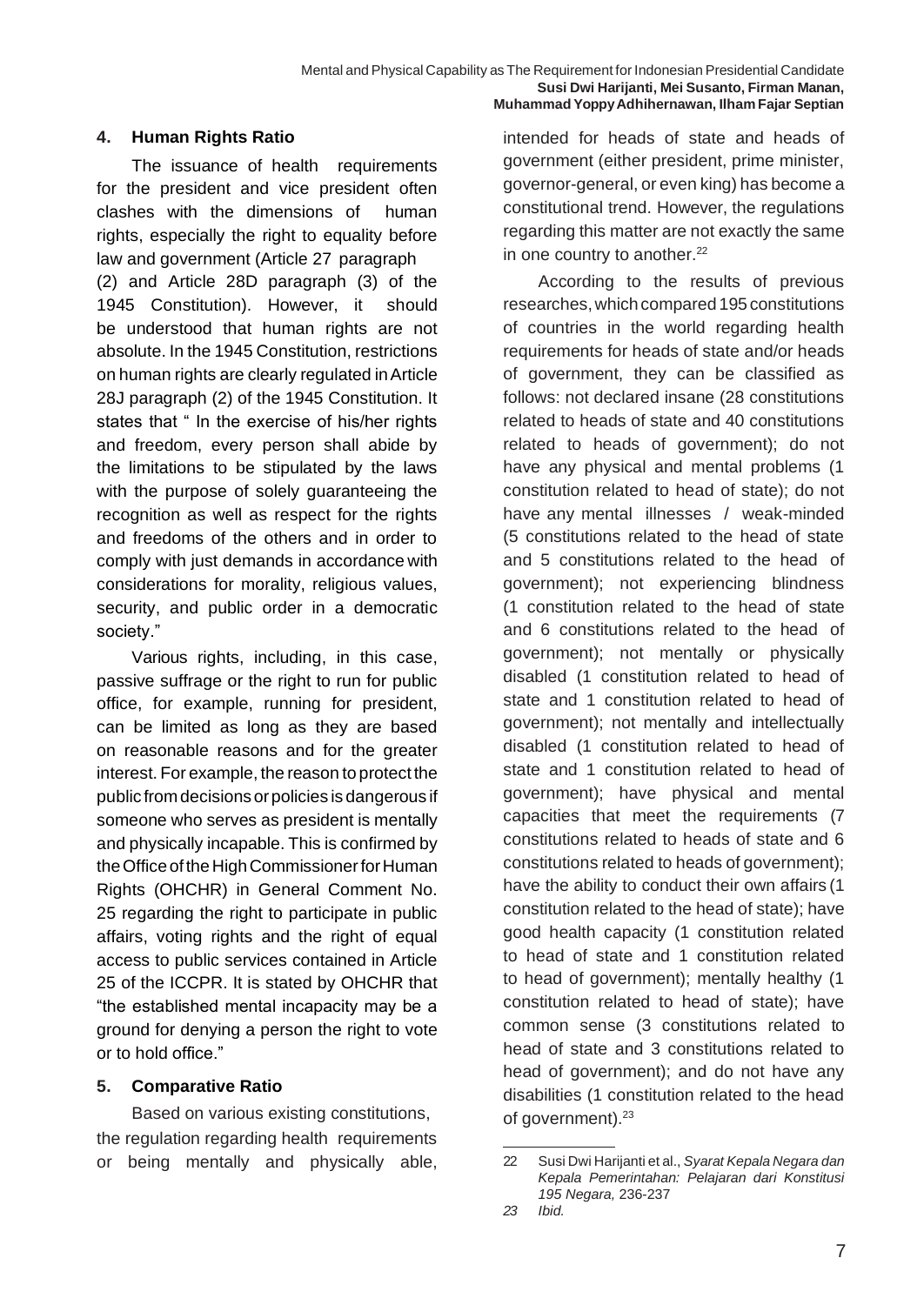| Formulation of<br>Requirements                                             | <b>Country and Position</b>                                                                                                                                                                                                                                                                                                                                                                                                                                                                                                                                                                                                                                                                                                                                                        |
|----------------------------------------------------------------------------|------------------------------------------------------------------------------------------------------------------------------------------------------------------------------------------------------------------------------------------------------------------------------------------------------------------------------------------------------------------------------------------------------------------------------------------------------------------------------------------------------------------------------------------------------------------------------------------------------------------------------------------------------------------------------------------------------------------------------------------------------------------------------------|
| Not declared insane<br>(unsound mind) by a<br>competent court              | Bangladesh (President),<br>Botswana (President),<br>Dominica (President),<br>Gambia (President),<br>Ghana (President),<br>Guyana (President),<br>India (President), Kenya<br>(President), Kiribati<br>(President/Beretitenti),<br>Lithuania (President),<br>Malawi (President), Marshall<br>Islands (President),<br>Namibia (President),<br>Nauru (President), Nigeria<br>(President), Pakistan<br>(President), Papua<br>New Guinea (Governor-<br>General), Sierra Leone<br>(President), Singapore<br>(President), Solomon<br>Islands (Governor-General),<br>South Africa (President),<br>Sri Lanka (President),<br>Tanzania (President),<br>Tonga (King), Trinidad and<br>Tobago (President), Tuvalu<br>(Governor-General), Uganda<br>(President), and Uzbekistan<br>(President). |
| No physical and<br>mental infirmity<br>problems                            | Bhutan (King).                                                                                                                                                                                                                                                                                                                                                                                                                                                                                                                                                                                                                                                                                                                                                                     |
| No mental illness/<br>mental incapacity/<br>weak-minded                    | Cyprus (President), Malaysia<br>(Yang di-Pertuan Agong),<br>Seychelles (President),<br>Switzerland (President of<br>the Federal Council), Tonga<br>(King).                                                                                                                                                                                                                                                                                                                                                                                                                                                                                                                                                                                                                         |
| Not experiencing<br>blindness                                              | Guyana (President).                                                                                                                                                                                                                                                                                                                                                                                                                                                                                                                                                                                                                                                                                                                                                                |
| Not mentally and<br>physically disabled                                    | Zambia (President).                                                                                                                                                                                                                                                                                                                                                                                                                                                                                                                                                                                                                                                                                                                                                                |
| Not mentally and<br>intellectually disabled                                | Zimbabwe (President).                                                                                                                                                                                                                                                                                                                                                                                                                                                                                                                                                                                                                                                                                                                                                              |
| Have the physical<br>and mental capacity<br>that meets the<br>requirements | Angola (President), Benin<br>(President), Central African<br>Republic (President), Chad<br>(President), Republic of<br>Congo (President), Republic<br>of Niger (President), and<br>Togo (President).                                                                                                                                                                                                                                                                                                                                                                                                                                                                                                                                                                               |
| Have a good health<br>capacity                                             | Guinea (President).                                                                                                                                                                                                                                                                                                                                                                                                                                                                                                                                                                                                                                                                                                                                                                |
| Mentally healthy                                                           | Jordan (King).                                                                                                                                                                                                                                                                                                                                                                                                                                                                                                                                                                                                                                                                                                                                                                     |
| Having a sound mind                                                        | Maldives (President),<br>Somalia (President), and<br>South Sudan (President).                                                                                                                                                                                                                                                                                                                                                                                                                                                                                                                                                                                                                                                                                                      |

#### **Table 1. Health History Requirements for Heads of State**

#### **Table 2. Health History Requirements for Heads of Government**

| Formulation of<br>Requirements                                                            | Country and Position                                                                                                                                                                                                                                                                                                                                                                                                                                                                                                                                                                                                                                                                                                                                                                                                                                                                                                                                                                                                                                                                                                                                                                                                                                                                                                                                                                             |
|-------------------------------------------------------------------------------------------|--------------------------------------------------------------------------------------------------------------------------------------------------------------------------------------------------------------------------------------------------------------------------------------------------------------------------------------------------------------------------------------------------------------------------------------------------------------------------------------------------------------------------------------------------------------------------------------------------------------------------------------------------------------------------------------------------------------------------------------------------------------------------------------------------------------------------------------------------------------------------------------------------------------------------------------------------------------------------------------------------------------------------------------------------------------------------------------------------------------------------------------------------------------------------------------------------------------------------------------------------------------------------------------------------------------------------------------------------------------------------------------------------|
| Not declared insane<br>(unsound mind) by a<br>competent court<br>No mental illness/mental | Antigua and Barbuda<br>(Prime Minister), Bahamas<br>(Prime Minister),<br>Bangladesh (Prime<br>Minister), Barbados (Prime<br>Minister), Belize (Prime<br>Minister), Botswana<br>(President), Dominica<br>(Prime Minister), Gambia<br>(President), Ghana<br>(President), Guyana<br>(President and Prime<br>Minister), India (Prime<br>Minister), Jamaica<br>(Prime Minister), Jordan<br>(Prime Minister), Kenya<br>(President), Kiribati<br>(President / Beretitenti),<br>Lesotho (Prime Minister)<br>, Lithuania (President and<br>Prime Minister), Malawi<br>(President), Malaysia<br>(Prime Minister), Malta<br>(Prime Minister), Marshall<br>Islands (President),<br>Mauritius (Prime Minister),<br>Namibia (President,<br>Vice President, Prime<br>Minister, Deputy Prime<br>Minister Minister), Nauru<br>(President), Nigeria<br>(President), Pakistan<br>(Prime Minister), Papua<br>New Guinea (Prime<br>Minister), Saint Lucia<br>(Prime Minister), Saint<br>Kitts (Prime Minister),<br>Sierra Leone (President),<br>Singapore (Prime Minister),<br>Solomon Islands (Prime<br>Minister), South Africa<br>(President), Swaziland<br>(Prime Minister), Tanzania<br>(Prime Minister), Togo<br>(President), Trinidad and<br>Tobago (Prime Minister),<br>Tuvalu (Prime Minister),<br>Uganda (Prime Minister),<br>and Uzbekistan (President<br>and Prime Minister).<br>Albania (Prime Minister), |
| incapacity/weak-minded                                                                    | Cyprus (President), Malta<br>(Prime Minister), Norway<br>(Prime Minister), and<br>Switzerland (President of<br>the Federal Council).                                                                                                                                                                                                                                                                                                                                                                                                                                                                                                                                                                                                                                                                                                                                                                                                                                                                                                                                                                                                                                                                                                                                                                                                                                                             |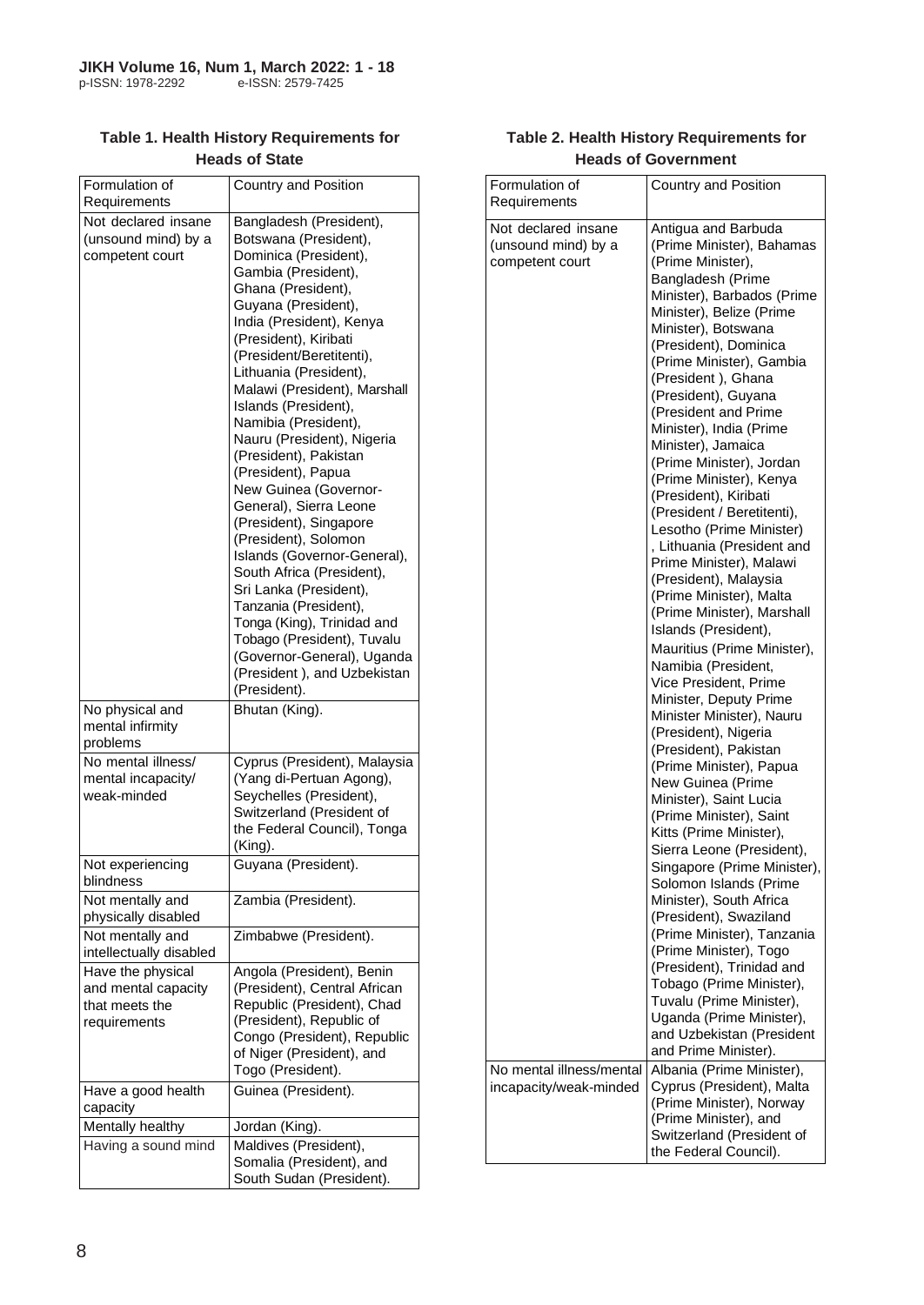| indeed has regulated mental health          |  |  |  |  |  |  |  |
|---------------------------------------------|--|--|--|--|--|--|--|
| requirements for His Excellency (Yang di-   |  |  |  |  |  |  |  |
| Pertuan Agong), the Prime Minister, and the |  |  |  |  |  |  |  |
| Members of Parliament, but not yet in terms |  |  |  |  |  |  |  |
| of physical health. <sup>25</sup>           |  |  |  |  |  |  |  |
|                                             |  |  |  |  |  |  |  |

**Development of Further Regulations of the Mental and Physical Capability Requirements for Indonesian Presidential Candidates**

#### **1. 2004 Presidential Election**

In the 2004 general election, the president and vice president were elected directly by the people. Further regulation regarding the requirements for being physically and mentally capable is stated in Law Number 23 of 2003 concerning the General Election of President and Vice President along with KPU Decree Number 31 of 2004 concerning Technical Guidelines for Assessing the Mental and Physical Ability of the Candidates for President and Vice President in General Elections.

In Law Number 23 of 2003, to be precise in Article 6 letter d, it only repeats the provisions stated in Article 6 paragraph (1) of the 1945 Constitution, namely that presidential and vice-presidential candidates must meet the requirements of being physically and mentally capable of carrying out their duties and obligations as president and vice president. President. Meanwhile, detailed arrangements regarding these conditions are contained in the KPU Decree, which was mentioned previously.

KPU Decree Number 31 of 2004 contains detailed arrangements. They include the types of examinations carriedout, the place and time of the examinations, the procedures for examinations, and conclusion making and reporting. Based on the KPU Decree, presidential and vice-presidential

| Not experiencing<br>blindness                                           | Antigua and Barbuda<br>(Prime Minister), Dominica<br>(Prime Minister), Grenada<br>(Prime Minister), Guyana<br>(President and Prime<br>Minister), Lesotho (Prime<br>Minister), and Mauritius<br>(Prime Minister).                                                   |
|-------------------------------------------------------------------------|--------------------------------------------------------------------------------------------------------------------------------------------------------------------------------------------------------------------------------------------------------------------|
| No disability                                                           | Republic of Ireland (Prime<br>Minister).                                                                                                                                                                                                                           |
| Not mentally and<br>physically disabled                                 | Zambia (President).                                                                                                                                                                                                                                                |
| Not mentally and<br>intellectually disabled                             | Zimbabwe (President).                                                                                                                                                                                                                                              |
| Have the physical and<br>mental capacity that<br>meets the requirements | Angola (President), Benin<br>(President and Prime<br>Minister), Central African<br>Republic (President and<br>Prime Minister), Chad<br>(President), Republic of<br>Congo (President and<br>Prime Minister), Republic<br>of Niger (President and<br>Prime Minister) |
| Have not been declared<br>incapable of conducting<br>his own affairs    | Denmark (Prime Minister).                                                                                                                                                                                                                                          |
| Have a good health<br>capacity                                          | Guinea (President).                                                                                                                                                                                                                                                |
| Having a sound mind                                                     | Maldives (President),<br>Somalia (President), and<br>South Sudan (President).                                                                                                                                                                                      |

A number of countries have regulated the requirements for physical and mental ability or health requirements for heads of state and heads of government. It indicates the same awareness among those countries that head of state and head of government, including in this case the president, must have the qualified mental and physical abilities to do his/her job well. In fact, the desire to regulate such conditions for the head of state and the head of government has also been voiced in many countries that have not regulated it.For example, the United States has not regulated physical and mental health requirements for the President at all.<sup>24</sup> In addition, Malaysia

<sup>25</sup> *New Straits Times*, "Vote for Health," *New Straits Times,* April 9, 2013.

*<sup>24</sup>* Megha Dharia, et al., *What Should Presidential Candidates Tell Us About Themselves? Proposals for Improving Transparency in Presidential* Campaign (New York: Fordham University School of Law, 2020), 18-20.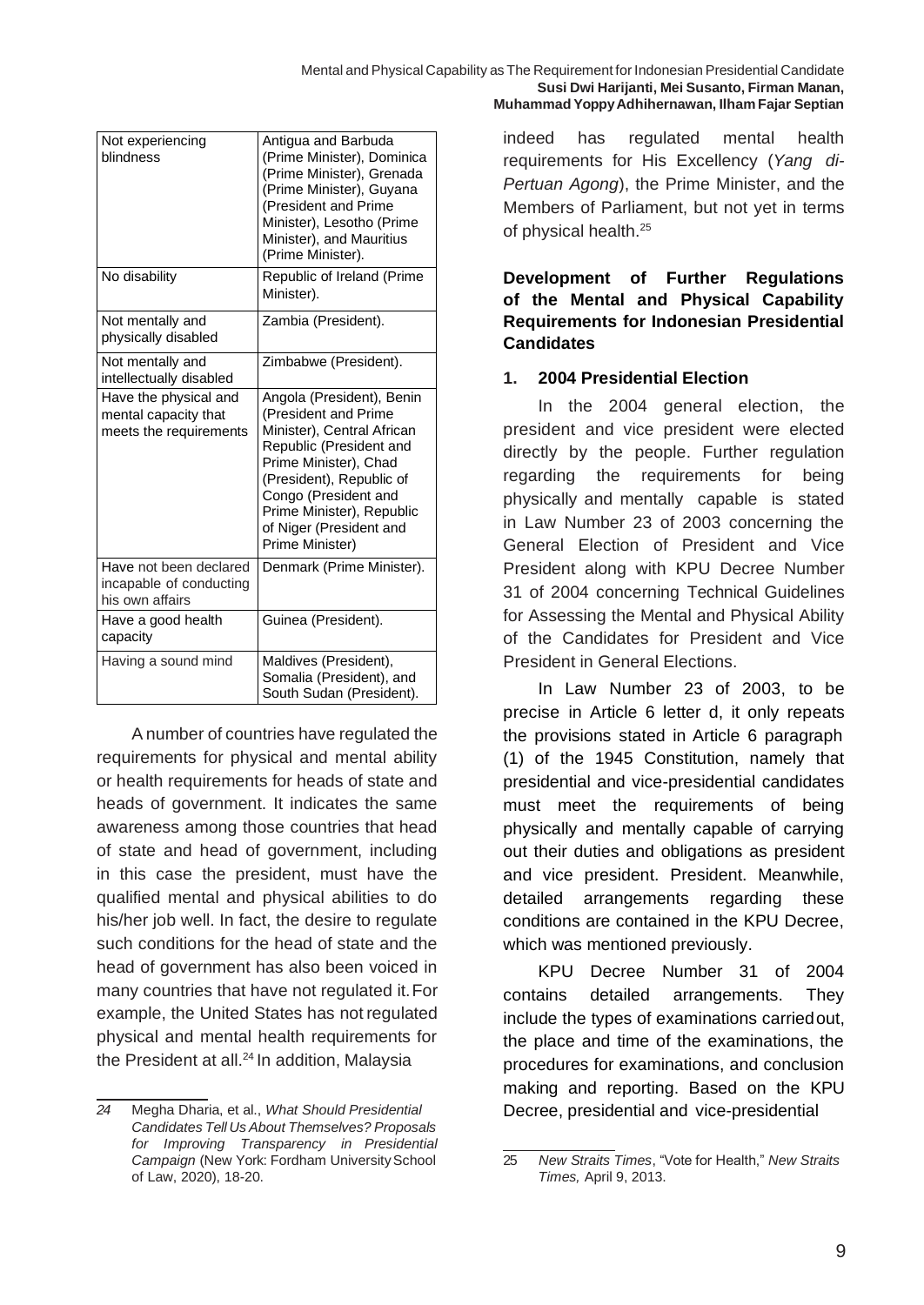candidates must be free from disability to meet the requirements for being physically and mentally capable. If a form of disability is found as stated in the KPU Decree, the candidate will be declared ineligible. The disability referred to in the KPU Decree is a condition that can hinder or negate the ability to carry out the duties and obligations of the president and vice president.

The type of disability, in this case, is divided into two. They are disability in mental health and disability in physical health. Disabilities in mental health include suffering from psychosis (schizophrenic disorders, mood disorders with psychotic features, persistent delusional disorders, acute psychotic disorders, and so on). In addition, having neurosis/ severe neurosis, suffering from mental retardation, or other intellectual disorders (e.g. memory loss as in minimal cognitive impairment and having a personality disorder) are considered disabilities inmental health.

Meanwhile, disabilities in physical health include disabilities in the nervous system, heart and blood vessel system, respiratory system, a field of vision, ear, nose, and throat area, liver and digestive system, urogenital system (kidneys and urinary tract), musculoskeletal system (movement organs), and cancer.

Disabilities in the nervous system include motor disabilities that cannot be corrected, that make one unable to be independent and sensory disabilities in terms of balance, hearing, and vision. In addition, coordination disability, memory disorder (dementia), impaired executive function, and verbal communication disorders are classified as disabilities in the nervous system.

Meanwhile, disabilities in the heart and blood vessel system include heart/blood vessel disorders with a high risk of shortterm mortality and morbidity; symptomatic

cardiovascular disorders that are refractory to pharmacotherapy or surgical or non-surgical interventions; and disability due to low physical tolerance/ability. Then, respiratory disorders in the respiratory system with a degree of obstruction and restriction of more than 50%.

Disability in the vision field includes far vision acuity with correction still worse than 6/18 and/or near vision acuity with correction still worse than Jaeger 2 in the best eye; irrecoverable field of view less than 50%;and uncorrected diplopia at a central position of  $30^{\circ}$ .

Disabilities in the ear, nose and throat (ENT) field include deafness that cannot be corrected with hearing aids and persistent severe dysphonia ("sound disorder") that makes verbal communication difficult.

Furthermore, disabilities in the liver and digestive system include severe liver function disorders (liver decompensation). Urogenital system disabilities include severe kidney function disorders that require dialysis (chronic haemodialysis). Disabilities in the musculoskeletal system (movement organs) are disorders of musculoskeletal function that cannot be corrected. In addition, malignancy (cancer) that is incurable and interferes with performance is classified as a health disability.

At the implementation level, Law Number 23 of 2003 and KPU Decree Number 31 of 2004 has caused one pair of presidential and vice-presidential candidates to be declared as ineligible to be physically and mentally capable. They are Gus Dur, who re-registered as a presidential candidate along with the candidate for the vice, Marwah Daud Ibrahim. The KPU's decision not to pass Gus Dur immediately drew a lot of protests from Gus Dur's supporters. They accused the state of doing discriminatory against someone with a physical disability.<sup>26</sup>

<sup>26</sup> DetikNews, "Pembela Gus Dur Beriklan: Kenapa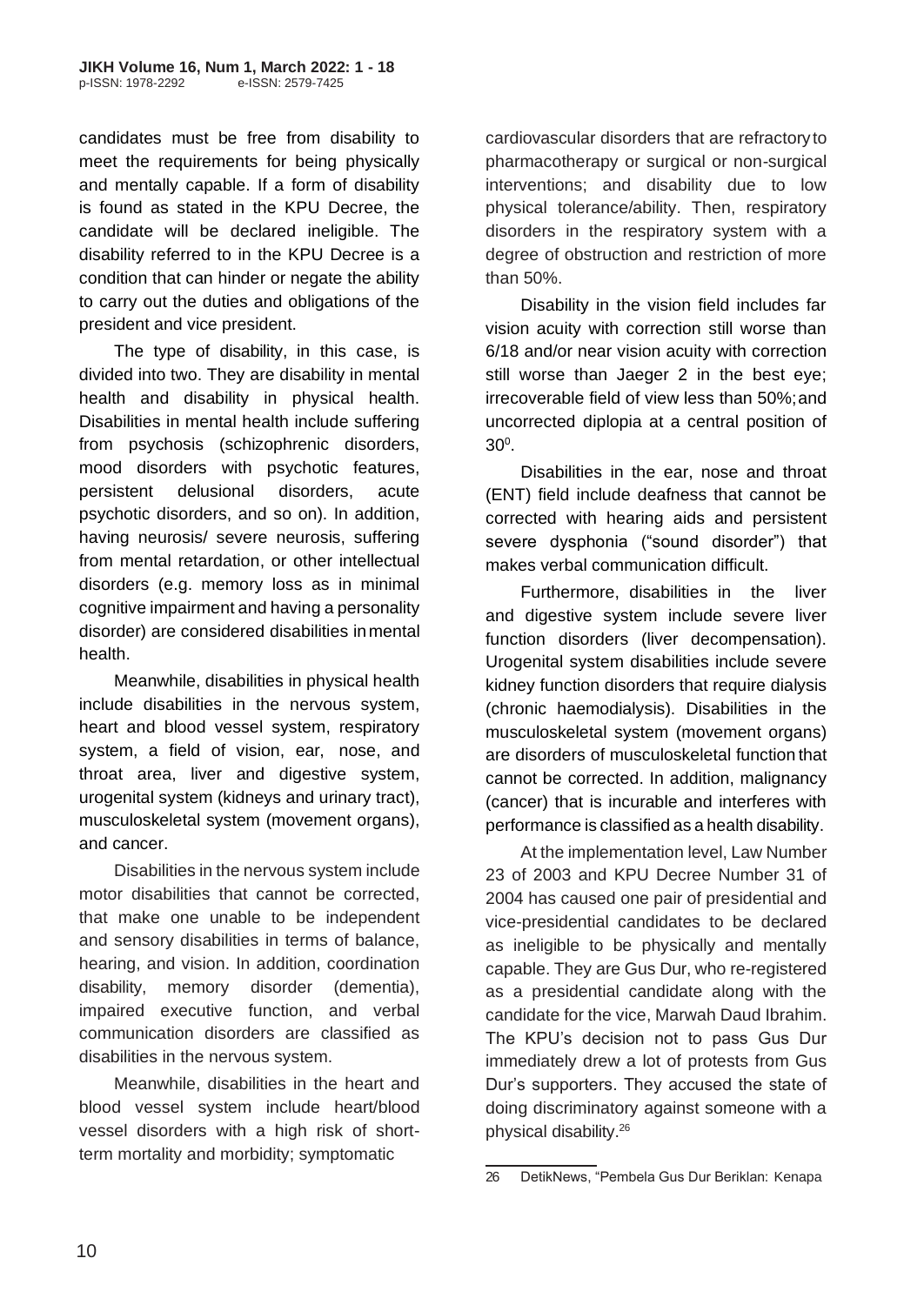Gus Dur himself fought back after being declared ineligible by the KPU through the State Administrative Court (PTUN) and the Judicial Review at the Supreme Court (MA). Gus Dur's resistance failed after the two court decisions rejected the lawsuit and judicial review submitted by Gus Dur. Not giving up, Gus Dur proceeded to the Constitutional Court by reviewing Law Number 23 of 2003. However,theConstitutionalCourtalsorejected Gus Dur's request in the Constitutional Court Decision Number 008/PUU-II/2004

According to the current Chairman of the Indonesian Doctors Association (IDI), Daeng Mohammad Faqih<sup>27</sup>, and Hasyim Asy'ari<sup>28</sup> as a member of the current General Elections Commission, physical disability does not mean that one is automatically declared physically incapable of being a presidential candidate. However, as mentioned in KPU Decree No. 31 of 2004, the disability must be related to a very serious illness, both physically and mentally. These illnesses can hinder or negate one's ability to carry out one's duties and obligations as president. This means that the medical examination team must admit that Gus Dur has such a disease, although Daeng, as the Chair of IDI, did not mention what disease he was referring to because this is Gus Dur's privacy which is protected by law.<sup>29</sup>

It can be said that the results of the examination team's assessment are correct with the assumption that Gus Dur died in 2009 or 5 years after the failure of his candidacy for the president.<sup>30</sup> If Gus Dur was elected

president at that time, it was very likely that Indonesia would lose its president during the ongoing administration period or several months after completing his presidential term. Furthermore, suppose one look at the history of Gus Dur's illness before he died (which is known to the public) and the number of times he entered the hospital between 2004-2009. In that case, it is very likely that Gus Dur's presidential duties will be hampered and must be carried out by the Vice President.<sup>31</sup>

#### **2. Presidential Elections in 2009, 2014, and 2019**

In the span of 2009 to 2019, there were two changes to the presidential and vicepresidential election laws. They are Law Number 42 of 2008 concerning the General Election of President and Vice President and Law Number 7 of 2017 concerning General Elections (this law combine the material content of presidential and vice-presidential elections with the general election of the People's Representative Council, Regional Representative Council, and Regional People's Representative Council). Unfortunately, in these two laws (Article 5 letter d of Law Number 42 of 2008 and Article 169 letter e of Law Number 7 of 2017), the regulation regarding the requirement to be physically and mentally capable for a presidential candidate is once again only a repetition from the text of Article 6 paragraph (1) of the 1945 Constitution. However, in Law Number 7 of 2017, there is an additional clause, namely "and free from narcotics abuse".

The interesting things from Law Number 7 of 2017 are the requirement for being able mentally and physically not only for presidential and vice-presidential candidates but also for election officials, like General Election Commissions (KPU) members at

yang Cacat Fisik Dihalangi," *detik.com,* Mei 7, 2004.

<sup>27</sup> Interview with Daeng Mohammad Faqih as IDI Chairman on 22 September 2021.

<sup>28</sup> Interview with Hasyim Asy'ari as the member of KPU on 7 Juli 2021.

<sup>29</sup> Desriza Ratman, *Rahasia Kedokteran: Di Antara Moral dan Hukum Profesi Dokter* (Bandung: Keni Media, 2016), 23.

<sup>30</sup> Bayu Galih, "30 Desember 2009, Gus Dur Tutup Usia," *Kompas,* Desember 30, 2016.

<sup>31</sup> Liputan 6, "Riwayat Penyakit Gus Dur Dimulai 1985," *Liputan 6,* Desember 31, 2009.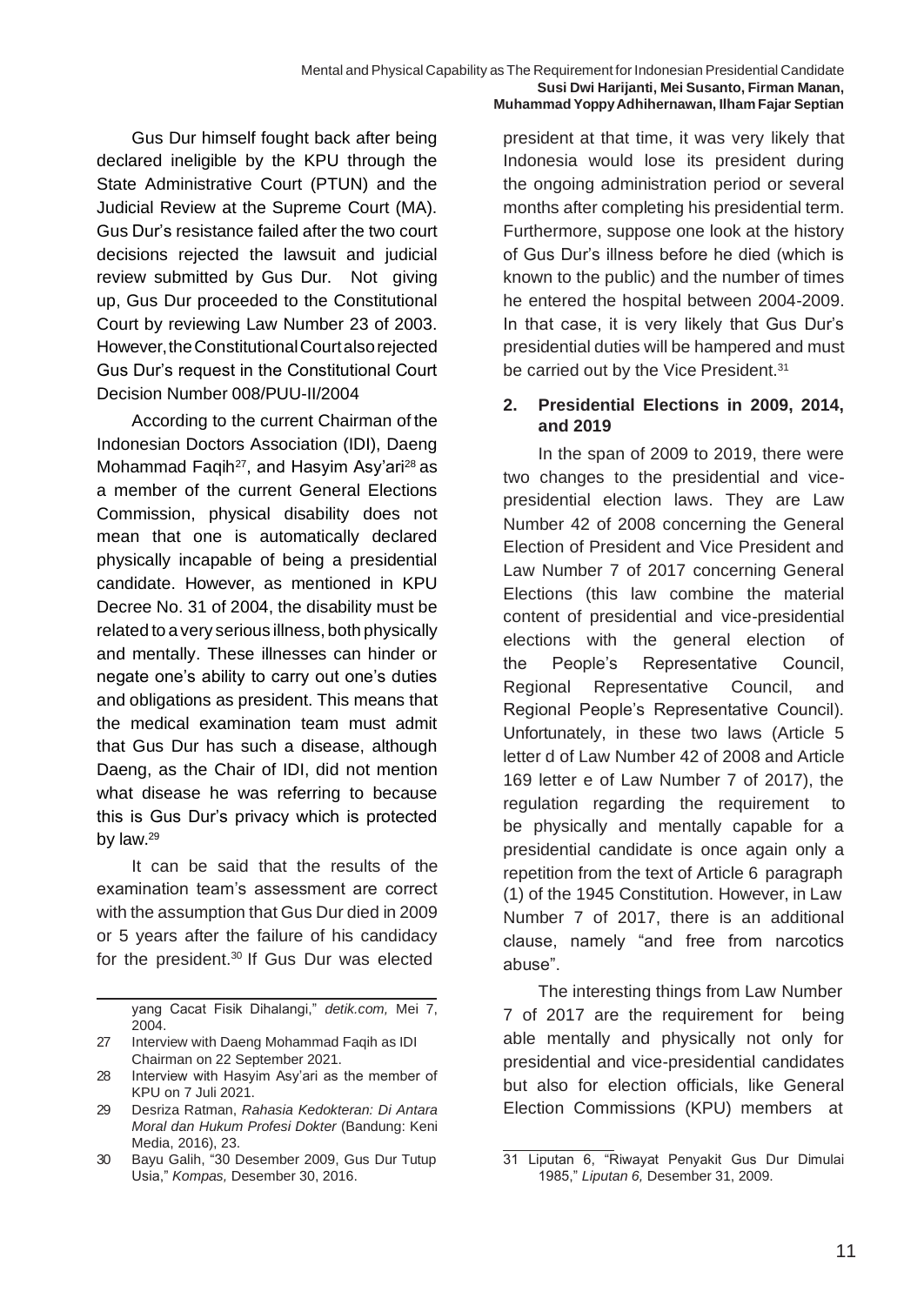the national, provincial and district levels/ city. The same requirement is also applied to field election officers such as the District Election Committee (Panitia Pemilihan Kecamatan - PPK) and the VotingCommittee (*Panitia Pemungutan Suara* - PPS), etc. The Members of General Elections Supervisory Institution (*Badan Pengawas Pemilihan Umum -* Bawaslu) at the national, provincial, and district/city levels; as well as candidates for members of House of Representatives (DPR), Regional Representative Council (DPD), and Regional People's Representative Assembly (DPRD) are also obliged to follow this requirement.

There is no further explanation regarding the requirement for being physically and mentally capable for presidential and vicepresidential candidates in the law. However, there is an explanation for the mental and physical requirements for election officials and members of the DPR, DPD and DPRD, namely the matter of proving their condition as physically and mentally capable status. This status is shown by a health certificate or a letter of statement from a doctor, stateowned hospital, or health centre. In addition, the law affirms that physical disability is not a health disorder and is not included in the physically and mentally incapacitated category for election officials and members of the DPR, DPD and DPRD. Of course, this should be criticized because further regulations regarding this matter related to presidential and vice-presidential candidates are not in the law and are again submitted to the KPU Decree.

The authors admit the lack of data for this research happens because The General Election Commissions (KPU) Decree on Technical Guidelines for Assessing the Mental and Physical Capability for Presidential and Vice Presidential Candidates in 2009 Presidential and Vice Presidential Election and their attachments are not found. Likewise,

in 2014, the authors did not find The General Election Commissions (KPU) Decree on Technical Guidelines for Assessing them. Therefore, this lack of data has been tried to be solved by asking The General Election Commissions (KPU) for the data. However, KPU does not find the data for the two decrees and only found the attachment of Technical Instructions for Assessing the Mental and Physical Capability for Presidential and Vice-Presidential Candidates in 2014 Presidential and Vice-Presidential Election without the main text of the KPU Decree.

In the development of further regulations in the 2014 Presidential General Election, there are several differences with the 2004 Presidential General Elections. For example, there is an affirmation that one can be considered mentally and physically able to carry out his/her duties and obligations as president and vice president without being free from disease, impairment or disability. However, at least they must be able to carry out daily physical activities independently without significant obstacles and do not have any diseases that are expected to result in loss of physical abilities in the next 5 years. In addition, they are required not to have mental health that makes them lose the ability to make observations, analyses, make decisions, and communicate these points.

Furthermore, there are also differences in the conclusions of health assessment in 2014 and 2004. For example, the 2004 conclusions are divided into "qualifying" or "not eligible". Meanwhile, the 2014 conclusions are divided into "no risk factors found that can result in the inability to carry out duties and obligations as president and vice president" and "risk factor found that can result in the inability to carry out duties and obligations as president and vice president."

In addition, there are also differences regarding diseases or types of disabilities that can cause a person to not fulfil the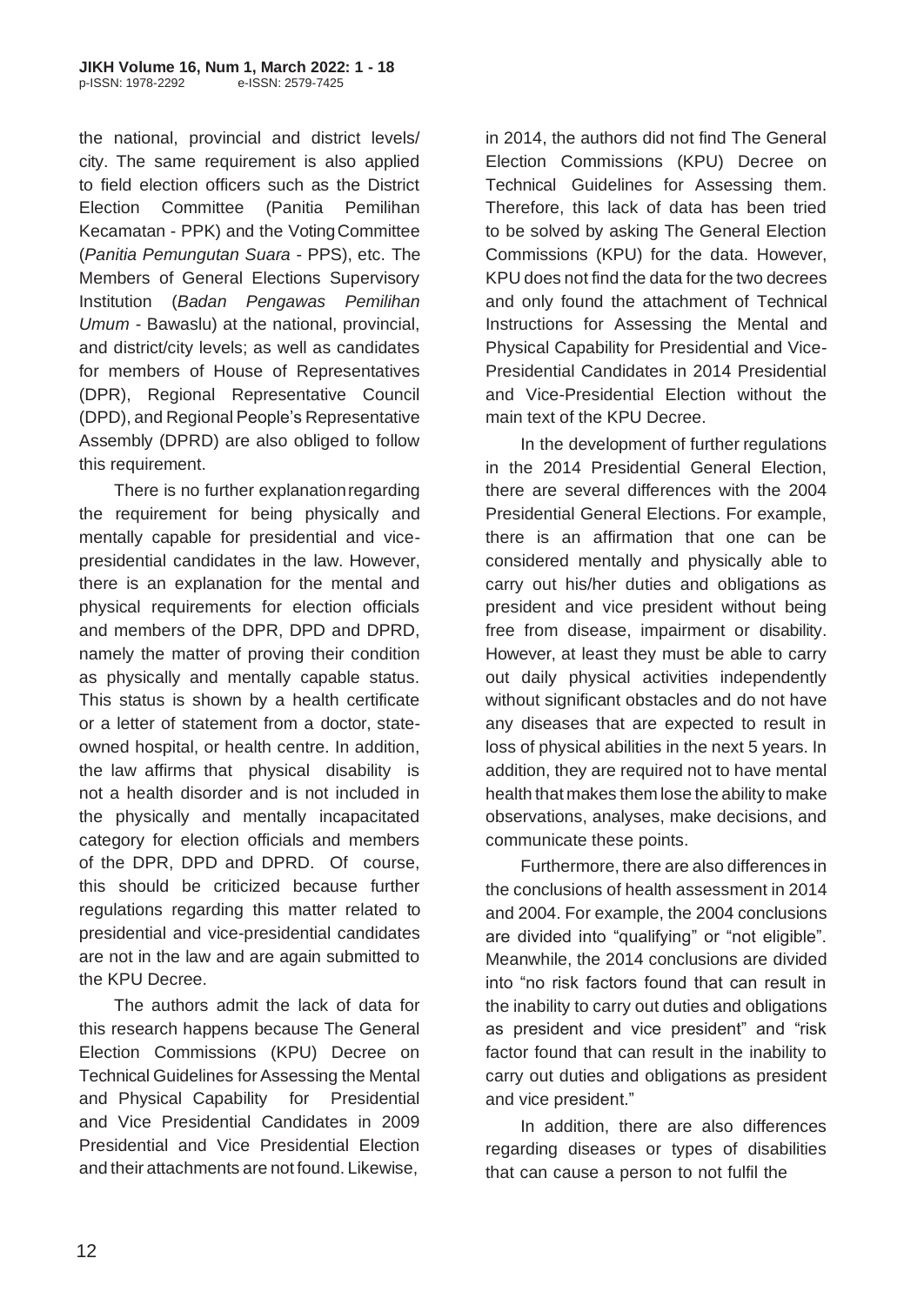requirements as a presidential candidate in 2014 (based on the Technical Guidelines for Assessing the Mental and Physical Ability for President and Vice President in the Presidential and Vice Presidential General Election of 2014 issued by the KPU), namely:

- The limitation forms of psychosis by the abolition of the word "etc." in 2004 Technical Instructions;
- There is an assertion about the intellectual disruption that must be severe intellectual impairment;
- Replacement of memory disorder, executive function disorder, and verbal communication disorder with the incurable severe single domaincognitive disruption (including impairment in any of the following attention, language, memory, visuospatial, and executive functions) and severe incurable multidomain cognitive disruption;
- There is an affirmation regarding heart/ blood vessel disorders that cannot be cured;
- Changes in the type of respiratory system disability, namely the addition of primary lung cancer and the change of "respiratory disorders with obstruction and restriction degrees more than 50%" to "respiratory disorders with severe obstruction and severe restriction degrees";
- Changes in the type of visual disability, namely the original open visual of less than 50%, which cannot be cured to an open vision of fewer than 20 degrees, the abolition of the phrase "30-degree central position " in terms of diplopia, and the addition of diseases in the form of organic disorders caused by other diseases that result in the limitation in doing the job;
- Changes in the type of disability in the ear-nose-throat (ENT) field, namely an affirmation of deafness that is not curable with hearing aids, must be decided after pure tone audiometry has been

performed;

- Changes in the case of severe kidney function disorders, which originally required "dialysis (chronic haemodialysis)" to "dialysis including CAPD and haemodialysis";
- There is an affirmation about the musculoskeletal function disorder that cannot be fixed "through independent ADL (activity daily living) scoring"; and
- The addition of new types of disabilities, namely disabilities in the field of teeth and mouth, including malignant oral tumours, severe jaw joint disorders that interfere with jaw function, large cysts in the oral cavity that interfere with speech and swallowing functions, severe phonetic disorders, severe abscesses lead to sepsis and congenital abnormalities of the mouth, gums, and palate after fixed still disturb voice and speech function.

Based on some changes contained in the 2014 Technical Guidelines, there are a lot of changes to the physical requirements. Therefore, it can be said that there are more physical requirements to become a presidential candidate. Meanwhile, in the 2019 development, which is regulated in KPU Decree Number 1004/PL.02.02-Kpt/06/KPU/ VIII/2018 concerning Technical Guidelines for Assessing Mental and Physical Ability of Candidates for President and Vice President of the Republic of Indonesia in 2019 General Election, several changes are found that differ from the points stipulated in the 2014 Technical Guidelines. The most basic change is changing the word "disability" to the phrase "medical incapacity". Then, there are also changes in the types of disability or what in the 2019 General Election was called "medical incapacity", including:

Conversion of "severe neurosis" to "severe mental emotional disorder without any impairment of reality assessment (anxiety disorders including phobias, panic and PTSD; depressive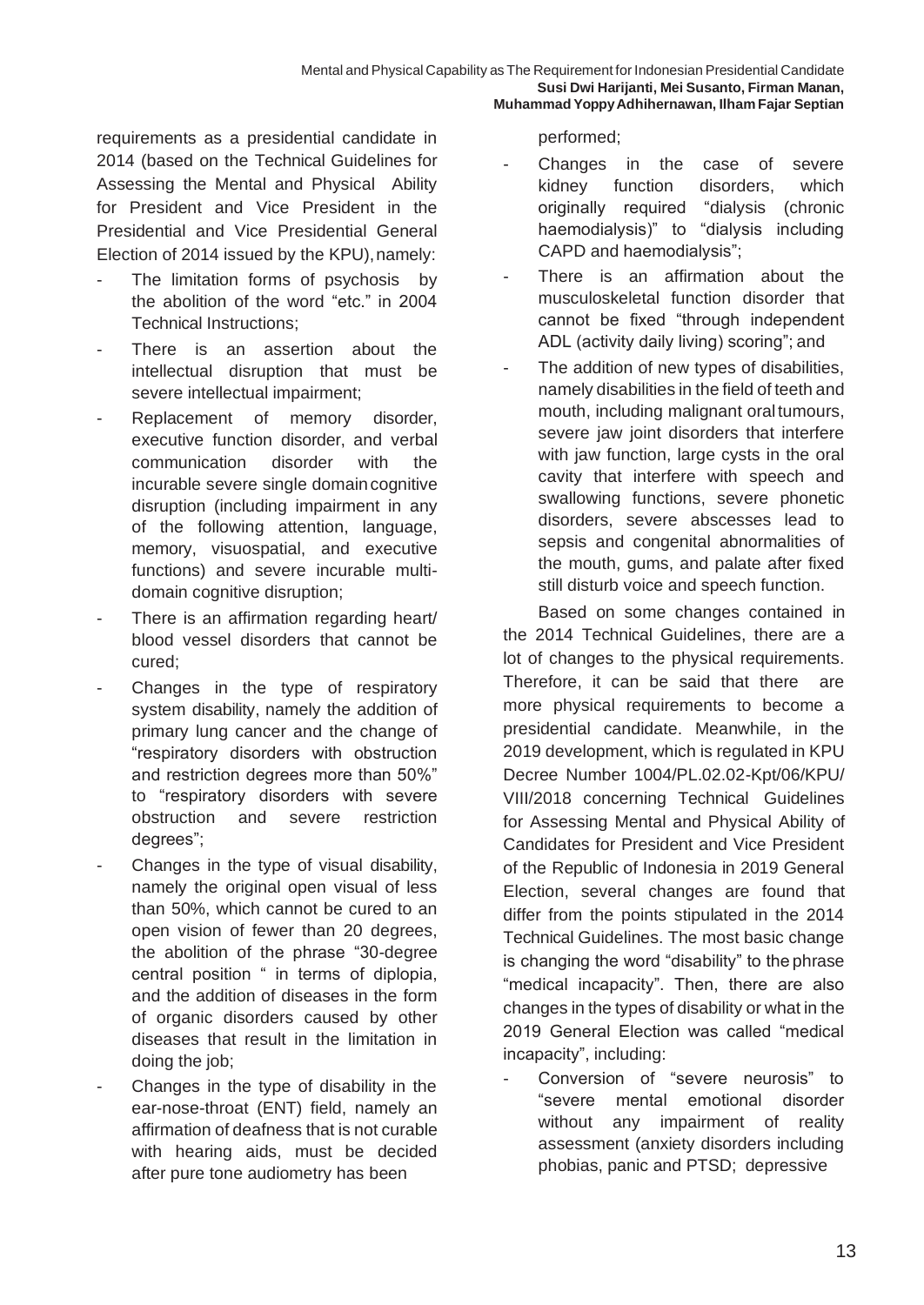disorder, bipolar disorder and substance abuse disorder)";

- The addition of new diseases related to the respiratory system, namely "metastatic lung cancer" in addition to primary lung cancer;
- Additional requirements for severe liver function disorders (liver decompensation), which are the disorders that cannot be recovered even with organ transplantation; and
- Changed the provisions regarding severe kidney function disorders, which originally "required dialysis including CPAD and haemodialysis" to "which is not possible to be cured even with organ transplantation.

Based on the development of the 2019 Technical Guidelines, it can be seen that the mental requirement becomes more strict compared to the physical requirement, which can be continuously corrected over time due to the improving quality of health technology. This analysis is in line with Daeng Mohammad Faqih's statement as the Chair of IDI. He states the incompetence that is increasingly highlighted at official public positions is the mental inability. It is because a public official will make policies and decisions that affect the lives of the people. As a consequence, the mental requirement must be increasingly tightened.<sup>32</sup>

Even though the mental and physical requirements become stricter, no candidates fail to be presidential candidates due to mental and physical capability requirements in the 2009 to 2019 elections.

### **3. Criticism of Further Regulations of Mentally and Physically Capable Requirements for Presidential Candidates**

Article 6 paragraph (2) of the 1945 Constitution has clearly ordered that "the

requirement to be President and Vice President are further regulated by law." Therefore, the further regulation of being physically and mentally capable as the requirement for presidential candidates, which has been included in several KPU decrees, needs to be reviewed. The decree made by KPU should only regulate matters of technical guidance regarding the requirement for being physically and mentally capable. For example, it only regulates the types of examinations carried out, the place and time of the examinations, procedures for examinations, and conclusion making and reporting.

It is necessary to consider more detailed arrangements regarding what is meant by the terms "mental" and "physical" contained in the law. As explained above, the material content of KPU decrees is purely technical. The material contained in the law contains principles or basis related to a physical and mental health requirement. It means the law needs to provide "guidance" on the delegated material. By doing so, the material in the KPU decree does not make additional requirements as stated in the 1945 Constitution and Law Number 7 of 2017.

Article 6 paragraph (1) of the 1945 Constitution states that one of the requirements is "mentally and physically able to carry out his duties and obligations as President and Vice President." However, what does it mean to be physically and mentally capable? That is one of the questions that the law must answer.

Bagir Manan, for example, defines "physically incapable" refers to "any physical condition that causes dependence on the assistance of others to carry out one's work as President and Vice President or situation that will hinder President and Vice President to carry out their obligations."<sup>33</sup>

<sup>32</sup> Interview with Daeng Mohammad Faqih as IDI Chairman on 22 September 2021.

<sup>33</sup> Bagir Manan, Hukum Tata Negara Dalam UUD 1945, (tanpa tahun).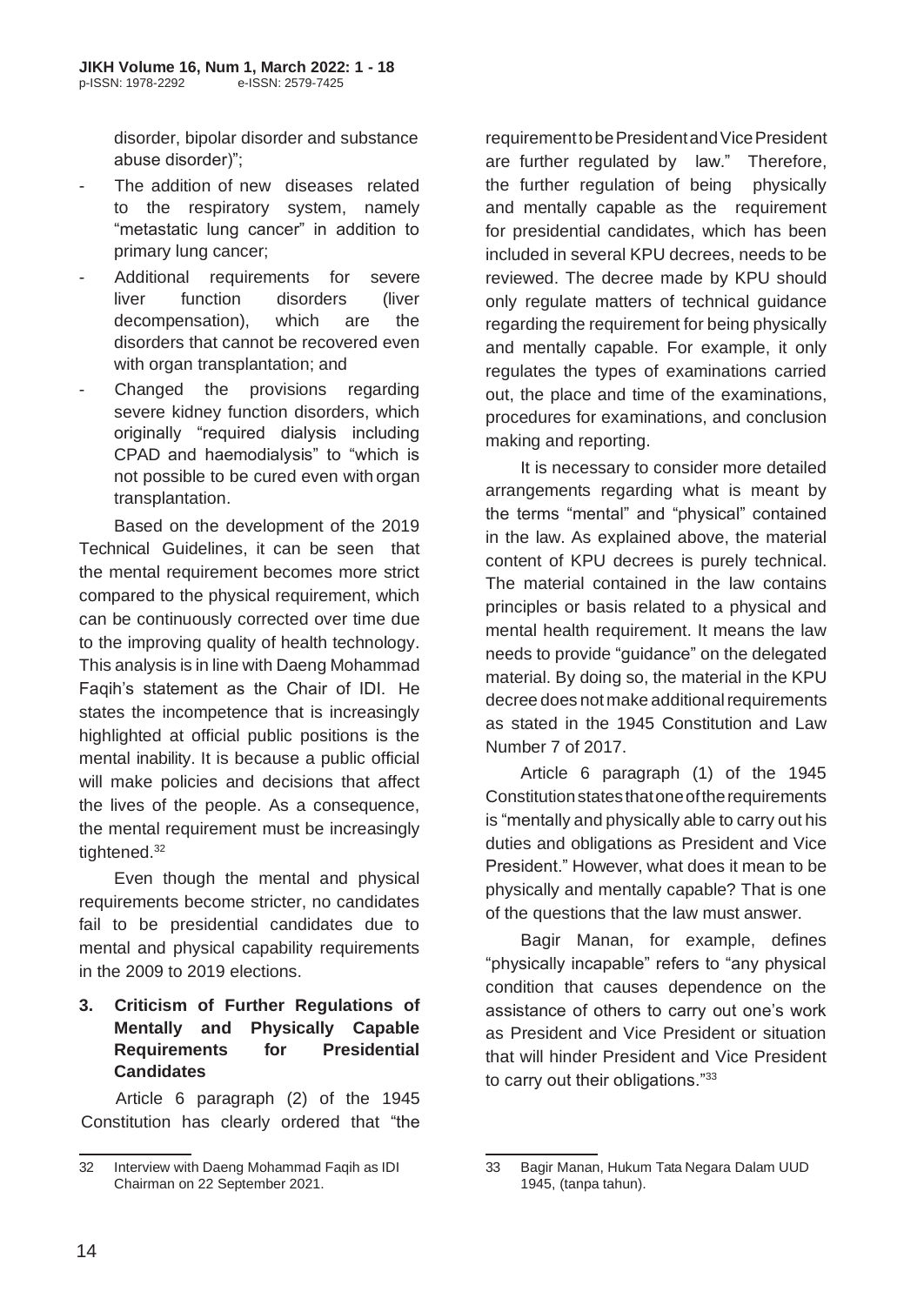From the perspective of human rights, theoretically, it is said that if people's rights are regulated, the people, as the sovereign owner, $34$  must set and agree to these restrictions under the laws. Moreover, the requirement for being physically and mentally capable is related to the limitation of a person's rights to become president and vice president. As stated in Article 28J paragraph (2) in the 1945 Constitution, the limitation of rights must be settled by law. Thus, if the practice of further regulation of the presidential health requirements in the KPU SK continues, then legislators and general election organizers have the potential to violate the constitution.

# **CLOSING**

## **Conclusion**

Based on the description, several conclusions can be made through this study. First, *the* legal ratio behind the requirement of being mentally and physically capable for the presidential candidate in Article 6 paragraph (1) of the 1945 Constitution is initially based on the historical political ratio when Abdurrahman Wahid (Gus Dur), as Indonesia's fourth president, was impeached in 2001. This situation triggered the formation of the physically and mentally capable requirement for presidecial candidates, making Gus Dur unable to participate in the presidential election in 2004. Based on the analysis, some legal ratios or other logical considerations are behind this requirement. They should be regulated, among others, because the president status as the highest official rank in the state government carries such great power as well as very heavy obligations. Therefore, the physical and mental health of the president has the potential to make his decisions harmful for the citizens. Meanwhile, being a president means one must protect public interests above his

own rights to run for president. In addition, the practice of similar requirements invarious countries is significant for the head of state and the head of government. Therefore, those legal ratios behind being physically and mentally capable requirements have a solid basis. Thus, this requirement is very worthy of being implemented for the presidential candidacy.

Second, in practice, the development of further regulation regarding the mental and physical requirement for presidential candidates (outside the 1945 Constitution) shows the law always repeats the text contained in Article 6 paragraph (1) of the 1945 Constitution. Concreted and detailed arrangements regarding mental and physical requirements are actually listed in KPU Decree. This requirement is almost always updated in every presidential general election from 2004 to 2019. The updates themselves are in the form of a Technical Guide to the Assessment of Mental and Physical Ability for Presidential and Vice-Presidential Prospective Candidates in the Republic of Indonesia General Election.

This practice should be reviewed because it may conflict with Article 6 paragraph (2) of the 1945 Constitution. This article orders that the requirement to become president are further regulated by law. This practice is not in accordance with Article 28J paragraph (2), which states that human rights restrictions must be set by law.Therefore, the requirement to be physically and mentally capable as one of the requirements for a presidential candidate is a form of human rights limitation that should be further regulated by law.

### **Sugesstion**

Based on this research, there are several suggestions or recommendations. First, the physical and mental capability requirement fulfils the right reasons for the formation

<sup>34</sup> Teguh Prasetyo, *Filsafat Pemilu* (Bandung: Nusa Media, 2018), 8.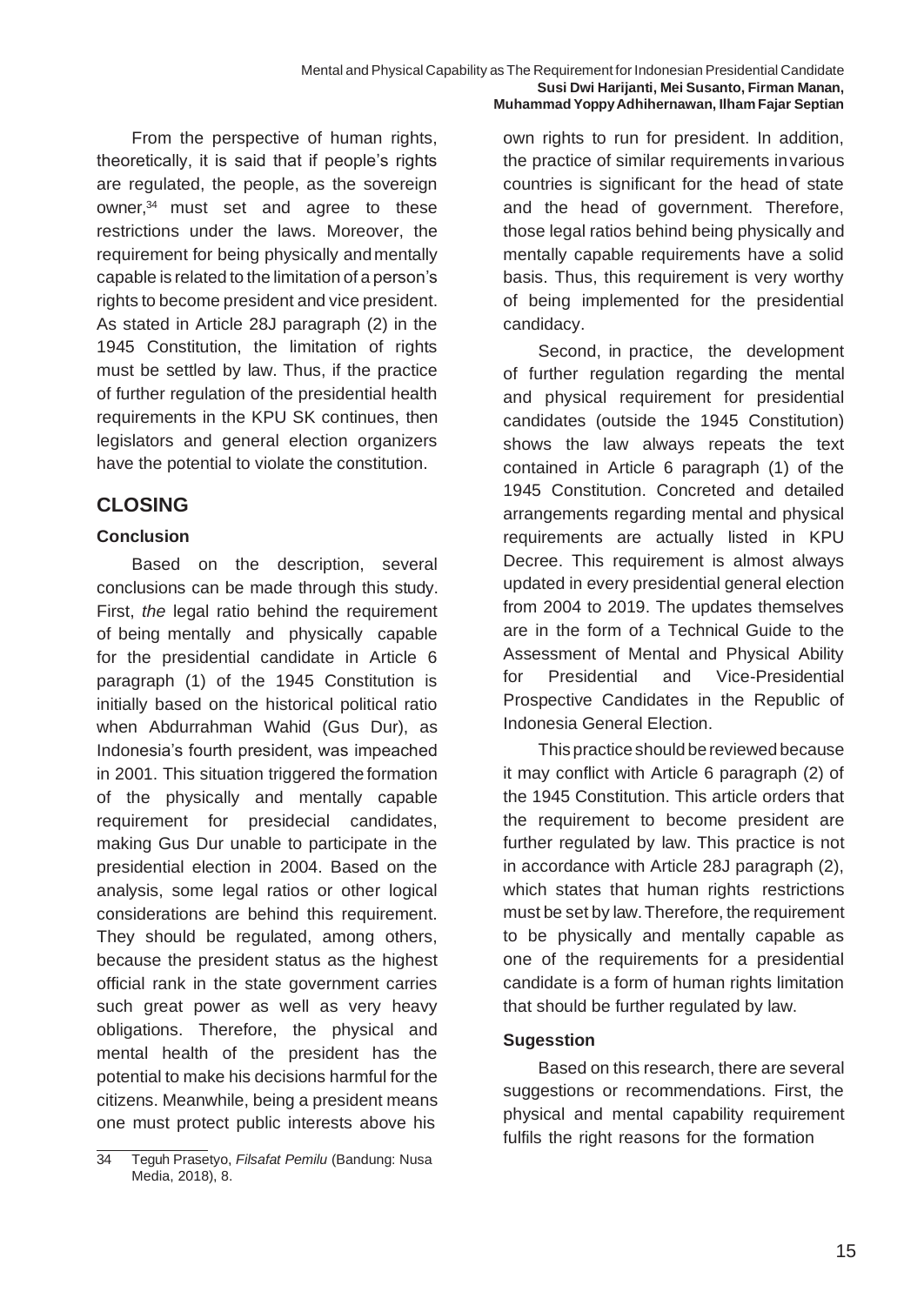of law (legal ratio). There is no need for a debate whether these conditions are correct or required in the constitution. However, how far the term "being physically and mentally capable" has the quality to develop in accordance with science and technological development.

Second, it is important to make further regulations regarding a presidential candidate's physical and mental requirements in a detailed law (act). This is due to the material content of this requirement related to the limitation of citizens' rights to run for president. Meanwhile, the KPU decree merely stipulates technical material regarding the requirement for being physically andmentally capable.

# **ACKNOWLEDGEMENT**

Praises to The God Almighty so this research can be finished and presented in front of the reader. The authors would like to thank many parties who gave their assistance during this research: the Ministry of Education, Culture, Research, and Technology which have funded this research through the Higher EducationBasic Research scheme (*Penelitian Dasar Unggulan Perguruan Tinggi-PDUPT*); the General Elections Commission *(Komisi Pemilihan Umum-KPU*) has agreed to be interviewed and provided data on various decisions which are currently difficult to find on the internet; and the Indonesian Doctors Association (*Ikatan Dokter Indonesia-IDI*) who have agreed to be interviewed and explained in-depth regarding the process of examining the health of presidential and vicepresidential candidates.

## **REFERENCES**

Asshiddiqie, Jimly. *Perkembangan dan Konsolidasi Lembaga Negara Pasca Amandemen*. Jakarta, Sinar Grafika, 2010.

- Asshiddiqie, Jimly. *Pengantar Ilmu Hukum Tata Negara.* Depok: Rajawali Press, 2019.
- Bulmer, Elliot. *What is a Constitution? Principles and Concepts: International IDEA Constitution-Building Primer 1*. Second edition. Sweden: International Institute for Democracy and Electoral Assistance, 2017.
- Choudhry, Sujit, dan Mark Tushnet. "Participatory constitution-making: Introduction." *International Journal Of Constitutional Law* 18, No. 1 (2020): 173–178.
- DetikNews. "Pembela Gus Dur Beriklan: Kenapa yang Cacat Fisik Dihalangi." *detik.com,* Mei 7, 2004.
- Dharia, Megha, et al. *What Should Presidential Candidates Tell Us About Themselves? Proposals for Improving Transparency in Presidential Campaign.*  New York: Fordham University School of Law, 2020.
- Harijanti, Susi Dwi, *et al*. *Syarat Kepala Negara dan Kepala Pemerintahan: Pelajaran dari Konstitusi 195 Negara*. Sumedang: Unpad Press, 2020.
- Galih, Bayu. "30 Desember 2009, Gus Dur Tutup Usia." *Kompas,* Desember 30, 2016.
- *General Comment No. 25: The right to participate in public affairs, voting rights and the right of equal access to public service (Art. 25).* Office of the High Commissioner for Human Rights, 1996.
- *Keputusan KPU Nomor 31 Tahun 2004 tentang Petunjuk Teknis Penilaian Kemampuan Rohani dan Jasmani Pasangan Calon Presiden dan Wakil Presiden dalam Pemilihan Umum Presiden dan Wakil Presiden Tahun 2004.* Republik Indonesia, 2004.
- *Keputusan KPU Nomor 1004/PL.02.02- Kpt/06/KPU/VIII/2018 tentang Panduan Teknis Penilaian Kemampuan Rohani dan Jasmani Bakal Calon Presiden dan Wakil Presiden Republik Indonesia*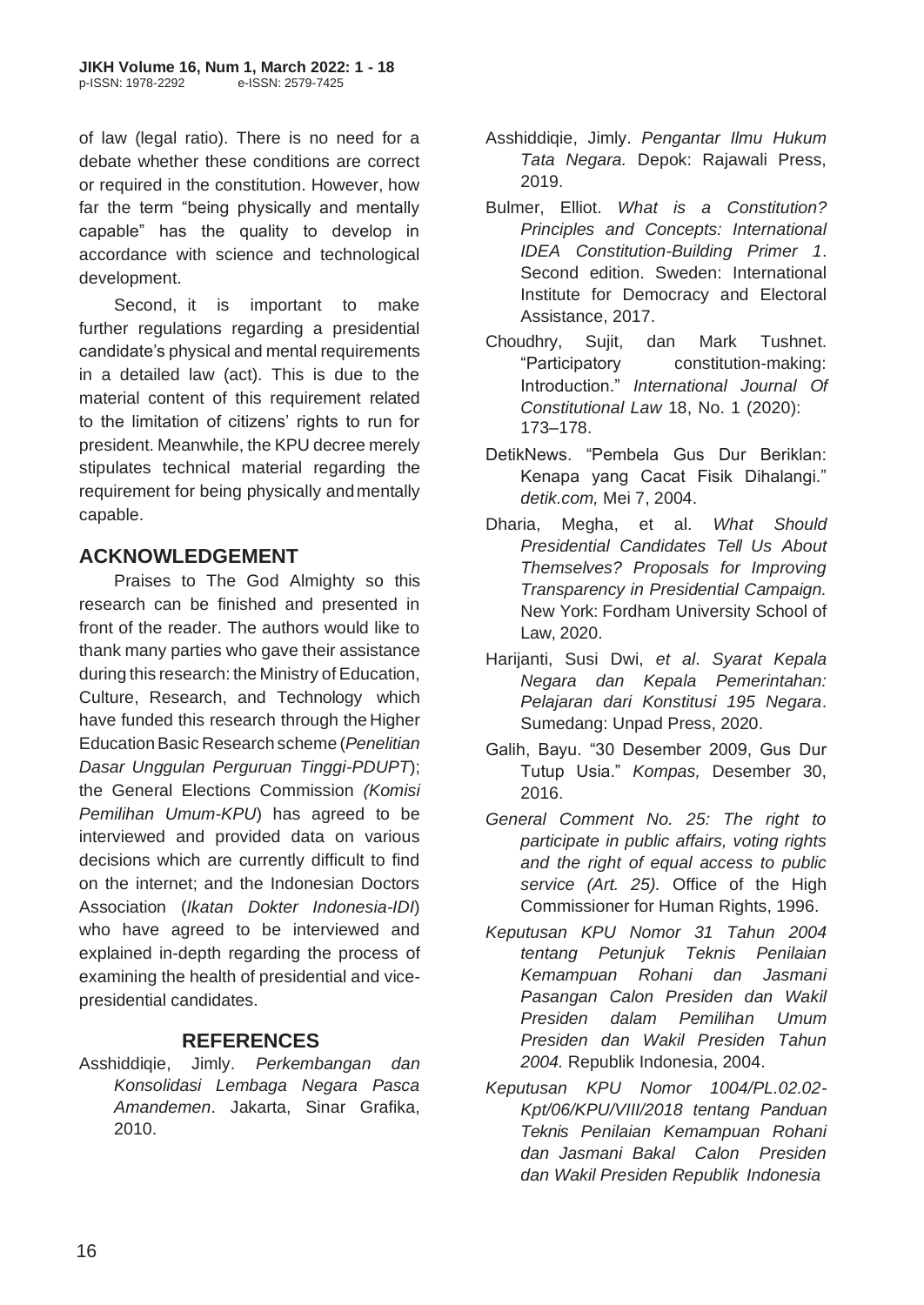*dalam Pemilihan Umum Tahun 2019.* Republik Indonesia, 2018.

- Kwasi Prempeh, Henry. "Africa's Constitutionalism Revival: False Start or New Dawn?" *International Journal of Constitutional Law* 5, No. 3 (2007): 473.
- Liputan 6. "Riwayat Penyakit Gus Dur Dimulai 1985." *Liputan 6,* Desember 31, 2009.
- Lukito, Ratno. *Perbandingan Hukum: Perdebatan Teori dan Metode*. Yogyakarta: Gadjah Mada University Press, 2016.
- Lynch, C. J., "Traditional Leadership in the Constitution of the Marshall Islands", *Working Papers Series, Center for Asian* and Pacific Studies in collaboration with the Social Science Research Institute University of Hawaii at Manoa Honolulu, Hawaii, 1984.
	- Manan, Bagir. *Membedah UUD 1945.* Ed. Moh Fadli. Malang: UB Press, 2012.
- *New Straits Times*. "Vote for Health." *New Straits Times,* April9, 2013.
- Prasetyo, Teguh. *Filsafat Pemilu.* Bandung: Nusa Media, 2018.
- *Putusan Mahkamah Konstitusi Nomor 008/ PUU-II/2004*. Republik Indonesia, 2004.
- Qodar, Nafiysul. "23 Juli 2001: Dekret Presiden, Perlawanan Parlemen, dan Celana Pendek Gus Dur." *Liputan 6,* Juli 27, 2019.
- Ratman, Desriza. *Rahasia Kedokteran: Di Antara Moral dan Hukum Profesi Dokter.*  Bandung: Keni Media, 2016.
- S. Martinez, Jenny. "Inherent Executive Power: A Comparative Perspective." *Yale Law Journal* 115, No. 9 (2006): 2480-2511.
- Sekretariat Jenderal dan Kepaniteraan Mahkamah Konstitusi Republik Indonesia. *Naskah Komprehensif Perubahan Undang-Undang Dasar Negara Republik Indonesia Tahun 1945, Latar Belakang, Proses, dan*

*Hasil Pembahasan 1999-2002, Buku IV Kekuasaan Pemerintahan Negara, Jilid I.* Jakarta: Sekretariat Jenderal dan Kepaniteraan Mahkamah Konstitusi, 2010.

- Selwyn Kangsaputra, Leonardus. "Mengenal Glukoma,PenyakitMatayangMenyerang Gus Dur." *Okezone,* November 24, 2019.
- Syarif, Mujar Ibnu. "Syarat Kesehatan Fisik bagi Calon Presiden dalam Perspektif Politik Islam dan Politik Indonesia." *Ahkam Jurnal Ilmu Syariah* 17, No. 1 (2017): 171-198.
- Tabaszewski, Robert. *From human rights to essential rights.* Józefów: Alcide De Gasperi University of Euroregional Economy in Józefów, 2017.
- Thaib, Dahlan, et al. *Teori dan Hukum Konstitusi.* Jakarta: RajaGrafindo, 2017.
- *Undang-Undang Dasar Negara Republik Indonesia Tahun 1945.* Republik Indonesia, 1945.
- *Undang-Undang Nomor 23 Tahun 2003 tentang Pemilihan Umum Presiden dan Wakil Presiden.* Republik Indonesia, 2003.
- *Undang-Undang Nomor 42 Tahun 2008 tentang Pemilihan Umum Presiden dan Wakil Presiden*. Republik Indonesia, 2008.
- *Undang-Undang Nomor 7 Tahun 2017 tentang Pemilihan Umum*. Republik Indonesia, 2017.
- Weinberg, Ashley. "The mental health of politicians." *Palgrave Communications*  3, No. 17081 (2017): 1-4. https://doi. org/10.1057/palcomms.2017.81.